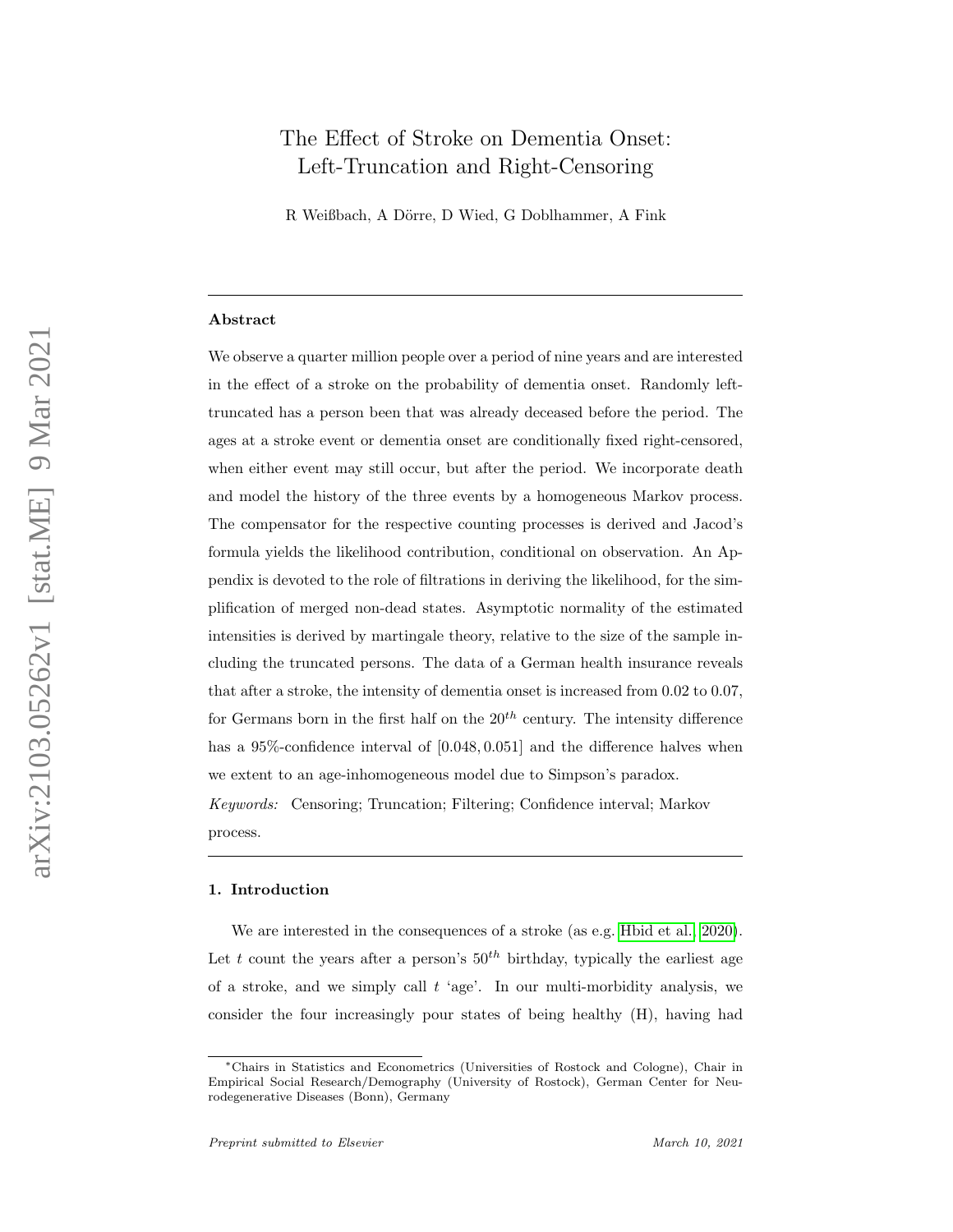at least one stroke  $(S^1)$ , having dementia  $(D)$  and being dead  $(d)$ . Let  $X_t$ indicate the worst thereof at the age of t. Our multi-state model about the connection between stroke and dementia for Germany is similar that for South Korea by [Kim and Lee](#page-15-1) [\(2018\)](#page-15-1), both using national Health Claims Data (HCD). We collect the possible state transitions in  $\mathcal{I} := \{ HS^1, S^1D, HD, Hd, S^1d, Dd\}.$ We do not look any further than  $\tau$  years, and let, in continuous time, the history  $\mathbf{X} = \{X_t, t \in [0, \tau]\}\$ be defined on probability spaces  $(\Omega, \mathcal{F}, P_\lambda)$ . We assume throughout a Markovian history, being is determined by the transition intensities  $\lambda_{hj}(t) := \lim_{u \searrow 0} P_{\lambda}(X_{t+u} = j \mid X_t = h)/u$ . Our age-homogeneous population model for Germany (in the first half of the  $20^{th}$  century) is throughout the paper, with the exception of Section [3.3,](#page-10-0) that  $\lambda_{hj}(t) \equiv \lambda_{hj}$ . By parameter we mean the vector  $\lambda := (\lambda_{hj}, hj \in \mathcal{I})'$  and assume for the true parameter  $\lambda_0$ :

<span id="page-1-0"></span>(B1) It is  $\lambda_{hj} \in \Lambda_{hj} := [\varepsilon_{hj}; 1/\varepsilon_{hj}]$  for small  $\varepsilon_{hj} \in ]0,1[$ .

The counting processes  $N_{hj}(t) := \sum_{s \leq t} 1_{\{X_i(s-) = h, X_i(s) = j\}},$  indicating a possible transition from state h to j until age t, and  $Y_h(t) := 1_{\{X_i(t-)=h\}},$  denoting whether a person can migrate out of state  $h$  at age  $t$ , reformulate one history. The vector  $\mathbf{N}_X(t) := (N_{hj}(t), hj \in \mathcal{I})'$  is adapted to the filtration  $\mathcal{N}_t := \sigma\{\mathbf{N}_X(s), 0 \leq s \leq t\}$ , because we assume a fifty-years old to be healthy, i.e.  $X_0 = H$ .

We are not in possession neither of the population data nor of a simple sample of size  $n_{all}$  therefore. All we observe are those  $n < n_{all}$  history parts that occur in a study period between 2003 ans 20013. What we also observe, for each observed history, is the duration U (if random independent of  $X$ , or u if not), between the calendar dates of the  $50<sup>th</sup>$  birthday and the study begin on  $01/01/2004,$  and we denote it as 'age-at-study-begin'.

The change in information must change the  $\sigma$ -algebra  $\mathcal F$  and filtration  $\mathcal N_t \in$  $F$ . We need to distinguish *existing* information and information *available* to the researcher. The new existing information, namely the age-at-study-begin as second measurement, must lead to a finer  $\sigma$ -algebra and hence to a finer filtration. In contrast, less information available, namely the loss of left-truncated persons deceased before 2004 and right-censored events after 2013, must lead to a coarser filtration.

We use the Doob-Meyer decomposition into compensator and martingale for the processes counting age-specific strokes and dementia onsets in Germany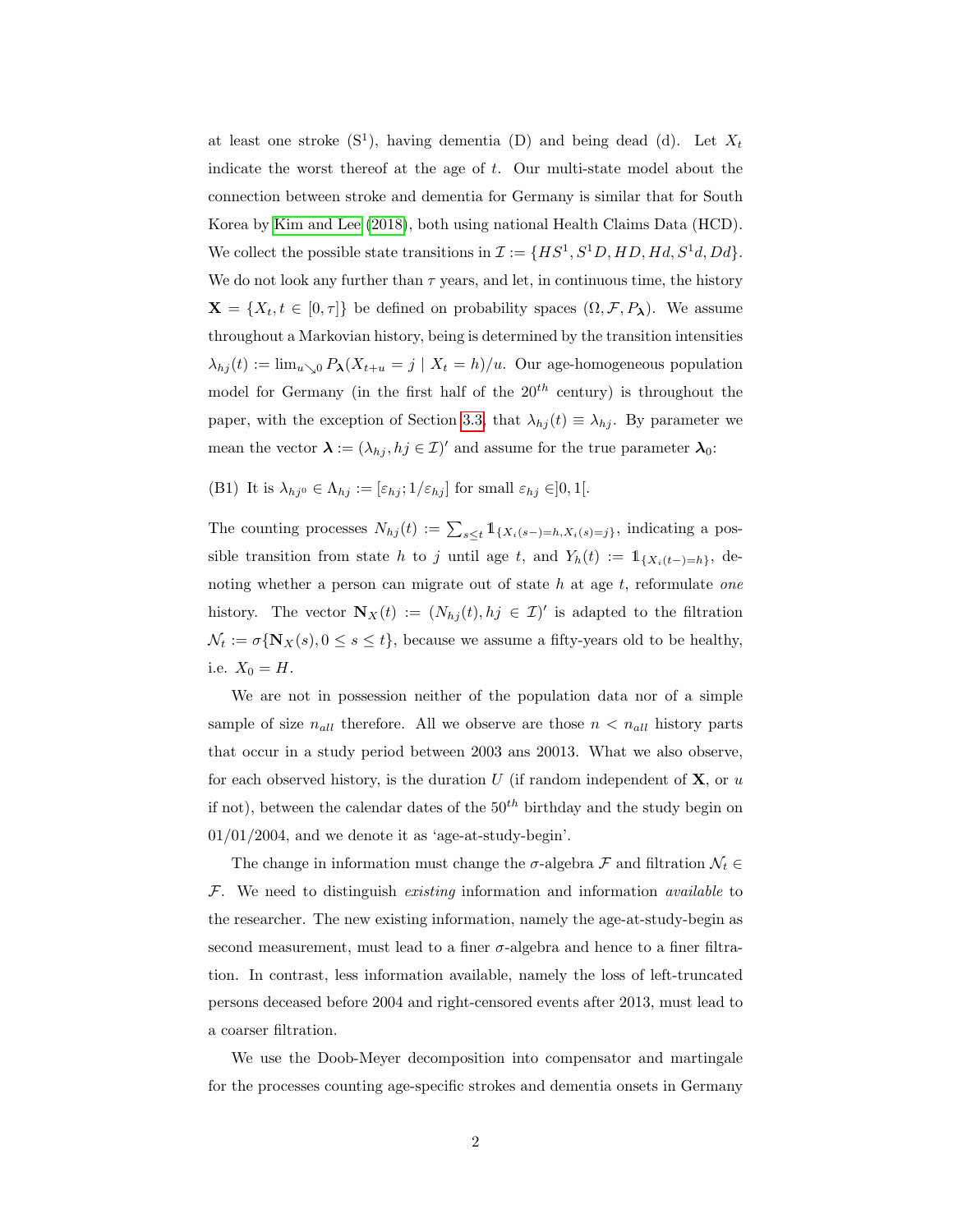from 2004 to 2013, to derive a conditional likelihood by Jacod's formula. And by verifying regularity conditions we arrive at an asymptotic confidence intervals for the parameters by standard results on martingales.

All that is easiest explained methodologically with merging the not-dead states to an 'alive' state and we therefore included a mortality model in [Ap](#page-16-0)[pendix A.](#page-16-0) For the four states we repeat the main arguments in the next Section [2.](#page-2-0) Our result for Germany, taking account of left-truncation, that the hazard of a dementia onset approximately doubles after a stroke, is similar to that for Korea by [Kim and Lee](#page-15-1) [\(2018\)](#page-15-1).

## <span id="page-2-0"></span>2. METHODOLOGY

As preliminary model, in [Appendix A,](#page-16-0) we specialized to mortality, and if we further simplify to a non-random age-at-study-begin,  $u$ , the measurement of one sample unit is a univariate random variable. In the morbidity model here, with the four states and six transitions (from  $\mathcal{I}$ ), the measurement is an age-continuous, discrete-state history. The compensator of  $N_X$  has an intensity with respect to  $\mathcal{N}_t$  and  $P_{\lambda}$  of  $\boldsymbol{\alpha}(t) := (Y_h(t)\lambda_{hj}, hj \in \mathcal{I})'.^1$  $\boldsymbol{\alpha}(t) := (Y_h(t)\lambda_{hj}, hj \in \mathcal{I})'.^1$ 

A person is not left-truncated when surviving 2003, i.e. is observed in case of  $A := \{X_u \neq d\}$ . We assume  $P_{\lambda}(A) > 0$ , and the observable filtration is

$$
u\mathcal{G}_t := \sigma\{u\mathbf{N}(s), u \le s \le t\} \quad \text{with} \quad u\mathbf{N}(t) := \mathbf{N}(t) - \mathbf{N}(t \wedge u),
$$

where  $t \wedge u := \min(t, u)$ .

Lemma 1. With respect to the probability measure

$$
P^A_{\lambda}(F) := \frac{P_{\lambda}(F \cap A)}{P_{\lambda}(A)} \quad \text{for} \quad F \in \mathcal{F},
$$

the intensity process of  $_u\mathbf{N}(t)$  is  $_u\alpha(t) := \mathbb{1}_{\{u < t\}}\alpha(t)$ .

The deterministic  $u$  is a special case of the random  $U$ , so that the proof of the latter can be found in Proposition 4.1 and Example 4.3 of [Andersen et al.](#page-15-2) [\(1988\)](#page-15-2), for details see [Appendix A.1.](#page-16-1)

Note that  $P^A_{\lambda}$  depends on the parameter  $\lambda$  and on u. With  $_u Y_h(t) :=$  $\mathbb{1}_{\{u \leq t\}} Y_h(t)$ , the coordinates of  $_u \alpha$  are

$$
u\alpha_{hj}(t) := \mathbb{1}_{\{u < t\}} \alpha_{hj}(t) = uY(t)\lambda_{hj}.
$$

<span id="page-2-1"></span><sup>&</sup>lt;sup>1</sup>When in an expression with  $hj \in \mathcal{I}$  only h appears, it means the first coordinate of hj, and especially  $h \neq d$  because death is absorbing.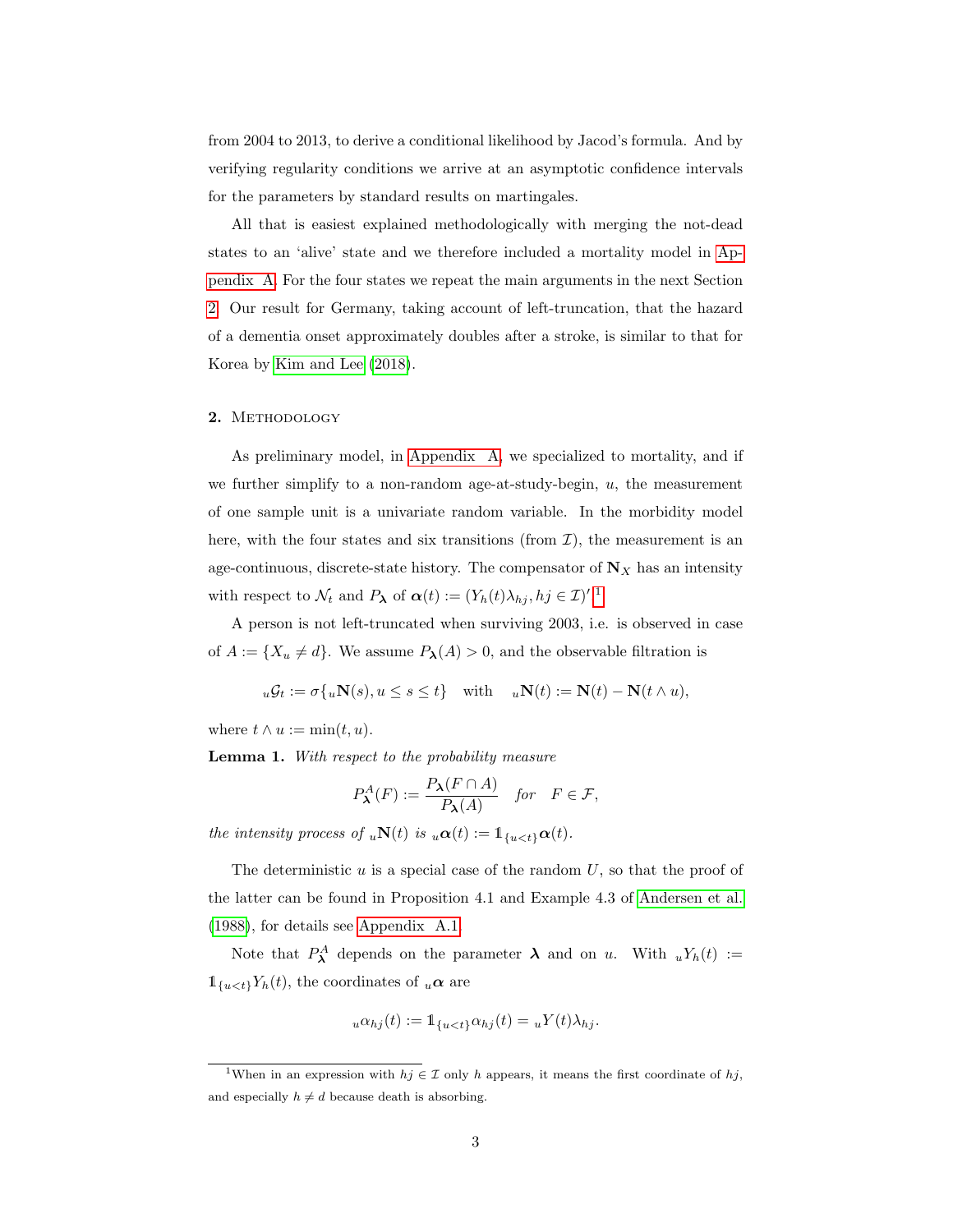The observed left-truncated and right-censored counting process is

$$
{}_{u}\mathbf{N}^{c}(t) := \int_{0}^{t} C(s)d u \mathbf{N}(s),
$$

with  $C(t) := \mathbb{1}_{\{t \le u+9\}}$  and  $u\mathbf{Y}^c(t) := C(t) u\mathbf{Y}(t)$  (compare [Fleming and Har](#page-15-3)[rington, 1991,](#page-15-3) Example 1.4.2). It has intensity

<span id="page-3-1"></span>
$$
{}_{u}\alpha^{c}(t) := 1_{\{t \leq u+9\}} {}_{u}\alpha(t) = 1_{\{u < t \leq u+9\}}\alpha(t) \tag{1}
$$

with respect to  $P^A_{\lambda}$  and observed filtration  ${}_{u}\mathcal{F}^c_t := \sigma\{{}_{u}\mathbf{N}^c(s), u \leq s \leq t\}.$ 

As  ${}_{u}\mathcal{F}^{c}_{t}$  is a required self-exciting filtration, by Jacod's formula (see [Andersen](#page-15-2) [et al., 1988,](#page-15-2) Formula (4.3)) likelihood and log-likelihood are:

<span id="page-3-0"></span>
$$
dP = \prod_{u  

$$
= \left[\prod_{\substack{t\in\{u,u+9\},\exists h_j\in\mathcal{I} \ t\in\mathcal{I} \atop uN^c_{hj}(t-) \neq uN^c_{hj}(t)}} \prod_{hj\in\mathcal{I}} (uY^c_h(t)\lambda_{hj})^{\Delta_uN^c_{hj}(t)}\right]
$$
  

$$
\exp\left(-\sum_{hj\in\mathcal{I}} \int_u^{u+9} uY^c_h(t)\lambda_{hj}dt\right)
$$
  

$$
\log dP = \int_0^{\tau} \sum_{hj\in\mathcal{I}} (\log_uY^c_h(t) + \log \lambda_{hj})d_uN^c_{hj}(t) - \sum_{hj\in\mathcal{I}} \int_0^{\tau} uY^c_h(t)\lambda_{hj}dt \qquad (2)
$$
$$

Note  $_u\alpha^c(t) := \sum_{h_j \in \mathcal{I}} u\alpha^c_{h_j}(t)$  together with  $_uN^c(t) := \sum_{h_j \in \mathcal{I}} uN^c_{h_j}(t)$ . The double-use of the integration symbol  $dt$  in the first line is explained in  $(A.2)$ . For the second line see e.g. Formula (11) in [Weißbach et al.](#page-16-2) [\(2009\)](#page-16-2): For whatever process **Z**, it is  $dZ(t) := Z(t) - Z(t - dt)$  for some 'small' dt (see [Fleming](#page-15-3) [and Harrington, 1991,](#page-15-3) Sect. 1.4) and  $\Delta Z(t) := Z(t) - Z(t-)$  (see [Andersen](#page-15-4) [et al., 1993,](#page-15-4) Sect. II.2), hence  $\Delta_u N^c_{hj}(t) = u N^c_{hj}(t) - u N^c_{hj}(t-)$  is only not zero if  $_u N_{hj}^c(t)$  jumps. These jumps are of height one, since the transition times are continuous. Further note that  $\int_{u}^{u+9}$  can be replaced by  $\int_{0}^{\tau}$  because  $uY_h^c(t)$ already accounts for the limits, and alike, in the product,  $[u, u+9]$  is accounted for in  $_u\mathbf{N}^c(t)$ . Note that, because  $_uN^c_{hj}(u) = 0$ ,

<span id="page-3-2"></span>
$$
\frac{\partial}{\partial \lambda_{hj}} \log dP = \frac{u N_{hj}^c(\tau)}{\lambda_{hj}} - \int_0^\tau u Y_h^c(t) dt.
$$
 (3)

However, we cannot assume u to be non-random. If we assume  $X$  to be random, and with it the age-at-death, we should also assume the age-at-studybegin to be random, i.e.  $U$ . Increasing the filtration to a finer has not been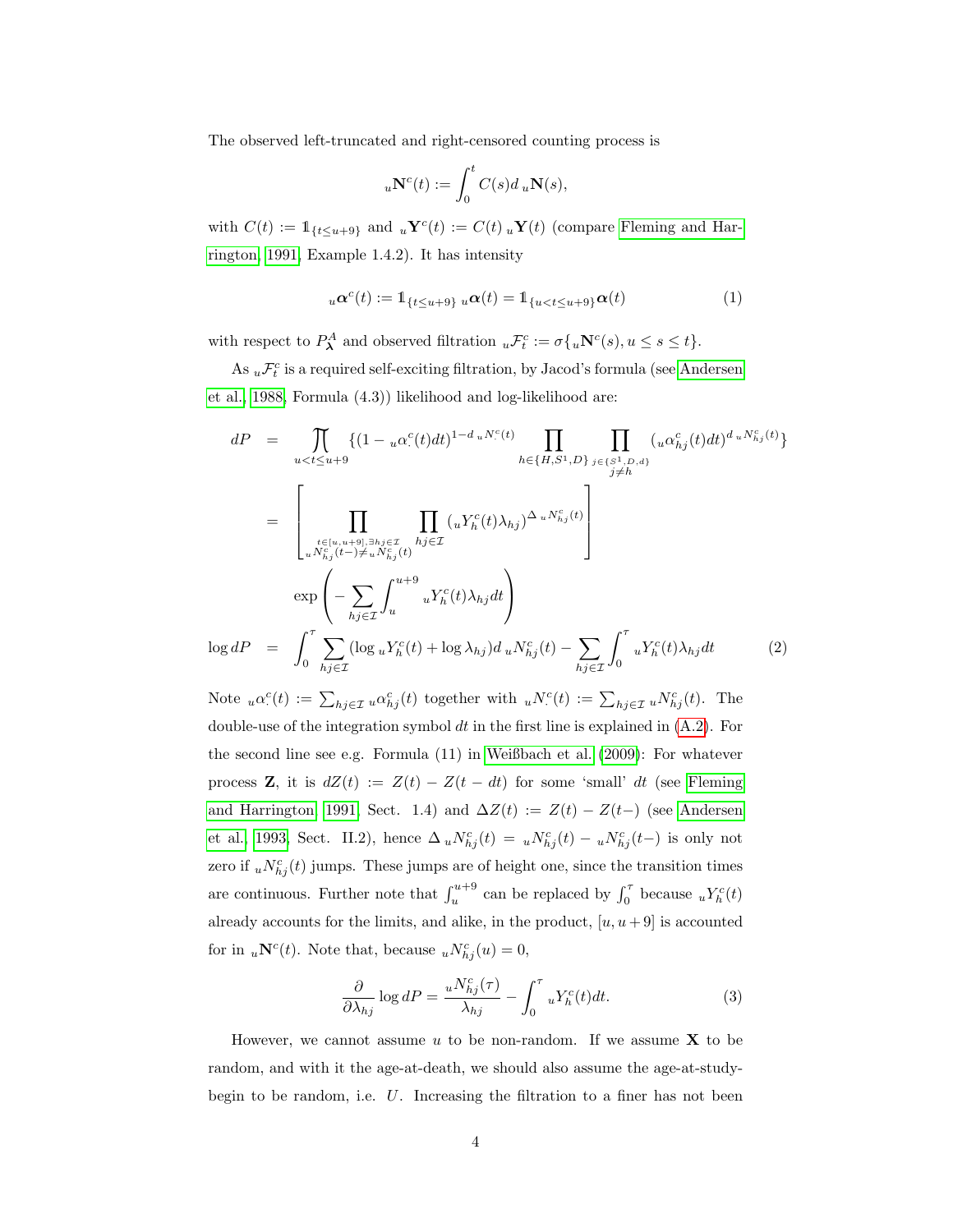necessary so far, for non-random (and universally known)  $u$ . We impose as additional assumption, saying that not everybody is dead, prior to 2004:

<span id="page-4-3"></span>(B2)  $\beta_{\lambda_0} := P(X_U \neq d) > 0$ 

The additional information by  $U$ , i.e. for  $(\mathbf{X}, U)$ , and at the same time the loss in information by truncation, is reflected by including  $_U\mathbf{Y}^c$  into the filtration  $_u\mathcal{F}_t^c$ ,  $U\mathcal{F}_t^c := \sigma\{U\mathbf{N}^c(s), U\mathbf{Y}^c(s), u \leq s \leq t\}$ , for details see [Appendix A.2.](#page-17-0) Consult [Appendix A.3](#page-19-0) to see that, similar to non-random truncation [\(2\)](#page-3-0), conditional on the last two coordinates, the logarithmic density of  $(\mathbf{X}, U, \mathbb{1}_{\{X_U \neq d\}})$  up to  $\tau$ is

<span id="page-4-0"></span>
$$
\log_{U} L_{\tau}^{c}(\mathbf{X}, U | \boldsymbol{\lambda}) = \int_{0}^{\tau} \sum_{h_{j} \in \mathcal{I}} (\log_{U} Y_{h}^{c}(t) + \log \lambda_{h_{j}}) d_{U} N_{h_{j}}^{c}(t)
$$

$$
- \sum_{h_{j} \in \mathcal{I}} \int_{0}^{\tau} U Y_{h}^{c}(t) \lambda_{h_{j}} dt,
$$
(4)

where U replaces u in the definitions of  $_u N_{hj}^c(t)$ ,  $_u Y_h^c(t)$  and  $_u \alpha^c(t)$  of [\(1\)](#page-3-1).

So far we studied one person of the sample, truncated or not. Now we consider all persons in a simple sample (of size  $n_{all}$ ). The size of the observed sample is now  $n := \sum_{i=1}^{n_{all}} 1\!\!1_{A_i}$ , where i enumerates the persons. Without loss of generality, we sort those truncated to the end of the unobserved sample, all other summands or factors in the sequel will be ineffective. Now, due to the simple sample assumption, the conditional density of the sample is the product of the persons' conditional densities (see [Appendix A.3\)](#page-19-0),

<span id="page-4-4"></span>
$$
\log_{U} L_{\tau}^{c}(data; \lambda) = \sum_{i=1}^{n} \log_{U} L_{\tau}^{c}(\mathbf{X}_{i}, U_{i} | \lambda).
$$
 (5)

This also requires  $U_i$  to be random. Due to [\(3\)](#page-3-2), and in spite of [\(4\)](#page-4-0),  $_U N^c_{hj\bullet}(t) :=$  $\sum_{i=1}^n u N_{hji}^c(t)$  and  $u Y_{h\bullet}^c(t) := \sum_{i=1}^n u Y_{hi}^c(t)$  suffice for representing the point estimator because the root of  $\frac{\partial}{\partial \lambda_{hj}} \log_U L^c_\tau(data|\lambda)$  is uniquely

<span id="page-4-1"></span>
$$
\hat{\lambda}_{hj} = \frac{U N_{hj\bullet}^c(\tau)}{\int_0^{\tau} U Y_{h\bullet}^c(t) dt}.
$$
\n(6)

Note that by the simple sample assumption, among those who survive  $U_i$  (i.e. 2003), the portion in the study period at the age  $t$  in state  $h$  is asymptotically the same in the observed sample and in the population. By the LLN, for fixed t,

<span id="page-4-2"></span>
$$
\frac{U Y_{h\bullet}^c(t)}{n} \xrightarrow{P} m_h(t). \tag{7}
$$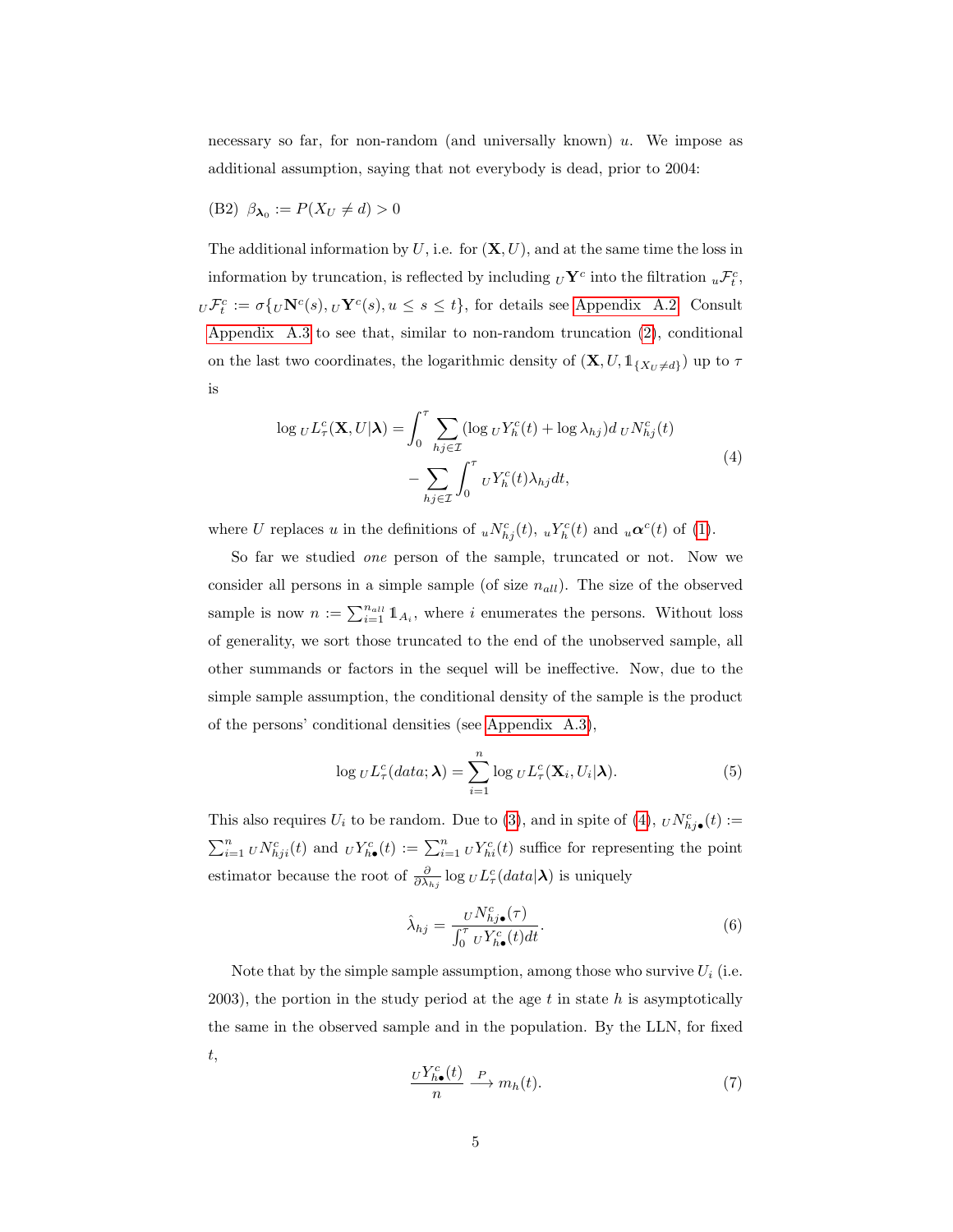The latter will typically be positive, however for our parametric model we only need to assume:

<span id="page-5-0"></span>(B3)  $\int_0^{\tau} \sum_{h \in \{H, S^1, D\}} m_h(t) dt > 0$ 

<span id="page-5-2"></span>**Theorem 1.** Under Conditions [\(B1\)](#page-1-0)[-\(B3\)](#page-5-0) it is  $\hat{\lambda}$ , composed of [\(6\)](#page-4-1), consistent and √

$$
\sqrt{n_{all}}(\hat{\boldsymbol{\lambda}} - \boldsymbol{\lambda}_0) \stackrel{\mathcal{D}}{\longrightarrow} \mathcal{N}(0, \boldsymbol{\Sigma}^{-1}(\boldsymbol{\lambda}_0))
$$

with diagonal matrix  $\Sigma(\lambda_0)$  of diagonal elements

$$
\sigma_{hj,hj}(\lambda_0) := \beta_{\lambda_0} \int_0^{\tau} \sum_{hj \in \mathcal{I}} \frac{m_h(t)}{\lambda_{hj^0}} dt, \quad \text{for} \quad hj \in \mathcal{I}.
$$

Roughly speaking, the arguments are similar to the case of the univariate parameter space in [Appendix A,](#page-16-0) the multivariate parameter space here results in a diagonal matrix of asymptotic variances and positive definiteness follows from positivity of the diagonal elements.

**Proof:** Due to the uniqueness of  $\lambda$ , for both, consistency (see [Andersen](#page-15-4) [et al., 1993,](#page-15-4) Theorem VI.1.1) and asymptotic normality (see [Andersen et al.,](#page-15-4) [1993,](#page-15-4) Theorem VI.1.2), we need to verify Conditions  $(A)$ - $(E)$  (see [Andersen](#page-15-4) [et al., 1993,](#page-15-4) Condition VI.1.1). In detail, in order to map the notations, note that *n* becomes  $n_{all}$ ,  $a_n := \sqrt{n_{all}}$ ,  $\theta$  becomes  $\lambda$ , *h* becomes *hj* and  $\lambda_h(t;\theta)$ becomes

<span id="page-5-1"></span>
$$
U\alpha_{hj\bullet}^c(t;\lambda) = \lambda_{hj} U Y_{h\bullet}^c(t), \ hj \in \mathcal{I},\tag{8}
$$

bacause by interchanging conditional expectations, the multiplicative intensity process of  $U N^c_{hj\bullet}(t)$  is the sum of the compensators for each person's counting process.

The fulfilment of (A) is now as in Lemma [2](#page-22-0) of [Appendix A.4.](#page-21-0) For (B), note first that for mixed derivatives, terms are only non-zero when  $h_1j_1 = h_2j_2 =$  $h_3j_3$  due to [\(8\)](#page-5-1). In that case,

$$
\frac{1}{n_{all}} \int_0^{\tau} \sum_{h_j \in \mathcal{I}} \left( \frac{\partial}{\partial \lambda_{hj}} \log_{U} \alpha_{hj\bullet}^c(t; \boldsymbol{\lambda}_0) \right)^2 U \alpha_{hj\bullet}^c(t; \boldsymbol{\lambda}_0) dt
$$

$$
= \frac{n}{n_{all}} \frac{1}{n} \int_0^{\tau} \sum_{h_j} \frac{1}{\lambda_{hj^0}^2} \lambda_{hj^0} U Y_{h\bullet}^c(t) dt \to \sigma_{hj,hj}(\boldsymbol{\lambda}_0),
$$

because, by the LLN, for fixed  $t \in [0, \tau]$ , (including Slutzky's Lemma, the CMT, and [\(7\)](#page-4-2) (as in Lemma [2\)](#page-22-0)) it is  $n/n_{all} \stackrel{P}{\longrightarrow} P(X_U \neq d) = \beta_{\lambda_0} > 0$  by [\(B2\).](#page-4-3) For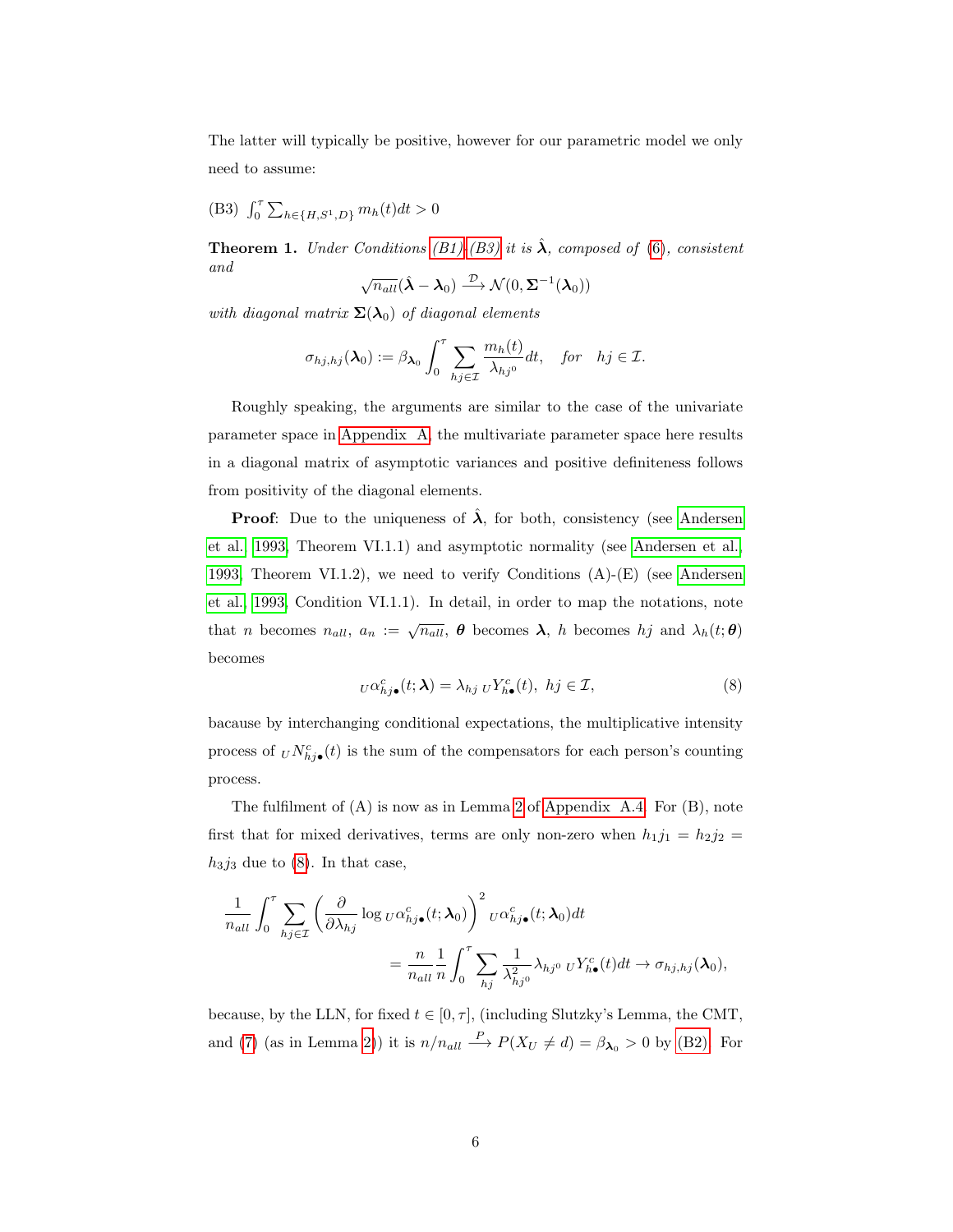$$
\frac{1}{n_{all}} \int_0^{\tau} \sum_{h_j \in \mathcal{I}} \left( \frac{\partial}{\partial \lambda_{hj}} \log_{U} \alpha_{hj\bullet}^c(t; \lambda_0) \right)^2 \mathbb{1}_{\left\{ \left| \frac{1}{\sqrt{n_{all}}} \frac{\partial}{\partial \lambda_{hj}} \log_{U} \alpha_{hj\bullet}^c(t; \lambda_0) \right| > \varepsilon \right\}} U^{\alpha_{hj\bullet}^c}(t; \lambda_0) dt
$$
\n
$$
= \frac{1}{n_{all}} \int_0^{\tau} \sum_{h_j \in \mathcal{I}} \frac{1}{\lambda_{hj^0}^2} \mathbb{1}_{\left\{ \left| \frac{1}{\sqrt{n_{all}}} \frac{1}{\lambda_{hj^0}} \right| > \varepsilon \right\}} \lambda_{hj^0} U Y_{h\bullet}^c(t) dt \to 0,
$$

because  $1/\sqrt{n_{all}} \to 0$  and  $\lambda_{hj^0} > 0$  due to [\(B1\).](#page-1-0) For (D),  $\Sigma(\lambda_0)$  is diagonal with  $\sigma_{hj,hj}(\lambda_0) > 0$  due to [\(B2\)](#page-4-3) and [\(B3\).](#page-5-0) Now in (E), generally (first line) and if  $h_1 j_1 = h_2 j_2 = h_3 j_3$  (second line), it is:

$$
\sup_{\lambda \in \Lambda} \left| \frac{\partial^3}{\partial \lambda_{h_1 j_1} \partial \lambda_{h_2 j_2} \partial \lambda_{h_3 j_3}} \lambda_{hj U} Y_{h\bullet}^c(t) \right| = 0
$$
  

$$
\sup_{\lambda \in \Lambda} \left| \frac{\partial^3}{\partial \lambda_{h_1 j_1} \partial \lambda_{h_2 j_2} \partial \lambda_{h_3 j_3}} \log(\nu \alpha_{hj\bullet}^c(t; \lambda)) \right| = \sup_{\lambda_{hj} \in \Lambda_{hj}} \frac{1}{2\lambda_{hj}^3}
$$

Now  $1/(2\lambda_{hj}^3) \leq 1/(2\varepsilon_{hj0}^3) < \infty$  by [\(B1\).](#page-1-0) (This explains the third and forth requirement.) For the fifth,

$$
\frac{1}{n_{all}} \int_0^{\tau} \sum_{h_j \in \mathcal{I}} \left( \frac{\partial^2}{\partial \lambda_{hj}^2} \log_{U} \alpha_{hj\bullet}^c(t; \lambda_0) \right)^2 U^{\alpha}_{hj\bullet}(t; \lambda_0) dt
$$

$$
= \frac{n}{n_{all}} \frac{1}{n} \int_0^{\tau} \sum_{(h,j)} \frac{1}{\lambda_{hj^0}^4} \lambda_{hj^0} U Y_{h\bullet}^c(t) dt \rightarrow \frac{\sigma_{hj,hj}(\lambda_0)}{\lambda_{hj^0}^2},
$$

being finite due to [\(B1\)](#page-1-0) and [\(B3\).](#page-5-0) The sixth is fulfilled with the same argument as in  $(C)$ . Ξ

It remains to consistently estimate  $\Sigma(\lambda_0)$ , in order to construct a confidence interval with the standard errors. By Theorem [1,](#page-5-2)

$$
Var(\hat{\boldsymbol{\lambda}}) = Var(\sqrt{n_{all}}\hat{\boldsymbol{\lambda}})/n_{all} \doteq \boldsymbol{\Sigma}^{-1}(\boldsymbol{\lambda}_0)/n_{all},
$$

so that for estimating the asymptotic variance in Theorem [1,](#page-5-2) define  $-\mathcal{J}_{\tau}(\lambda_0)$ as

$$
diag\left(\frac{\partial^2}{\partial \lambda_{hj}^2}\log_{U}L_{\tau}^c(data|\boldsymbol{\lambda})|_{\boldsymbol{\lambda}=\boldsymbol{\lambda}_0}; hj\in\mathcal{I}\right)=-diag\left(\frac{{}_U N_{hj\bullet}^c(\tau)}{\lambda_{hj^0}^2}; hj\in\mathcal{I}\right).
$$

Now, as  $\mathcal{J}_{\tau}(\lambda_0)/n_{all} \stackrel{n_{all} \to \infty, P}{\longrightarrow} \Sigma(\lambda_0)$  (see [Andersen et al., 1993,](#page-15-4) Formula (6.1.11)), it is

<span id="page-6-0"></span>
$$
\widehat{Var(\hat{\lambda}_{hj})} = \mathcal{J}_{\tau}^{-1}(\hat{\boldsymbol{\lambda}})_{hj,hj} = \frac{\nu N_{hj\bullet}^c(\tau)}{\left(\int_0^{\tau} \nu Y_{h\bullet}^c(t)dt\right)^2},\tag{9}
$$

due to  $\mathcal{J}_{\tau}^{-1}(\lambda_0)_{hj,hj} = \lambda_{hj0}^2 / U N_{hj\bullet}^c(\tau)$ , [\(6\)](#page-4-1) and the CMT. The estimated standard error of  $\hat{\lambda}_{hj}$  is the square root thereof. Note that even though  $n_{all}$  is not observed, the standard error estimate is.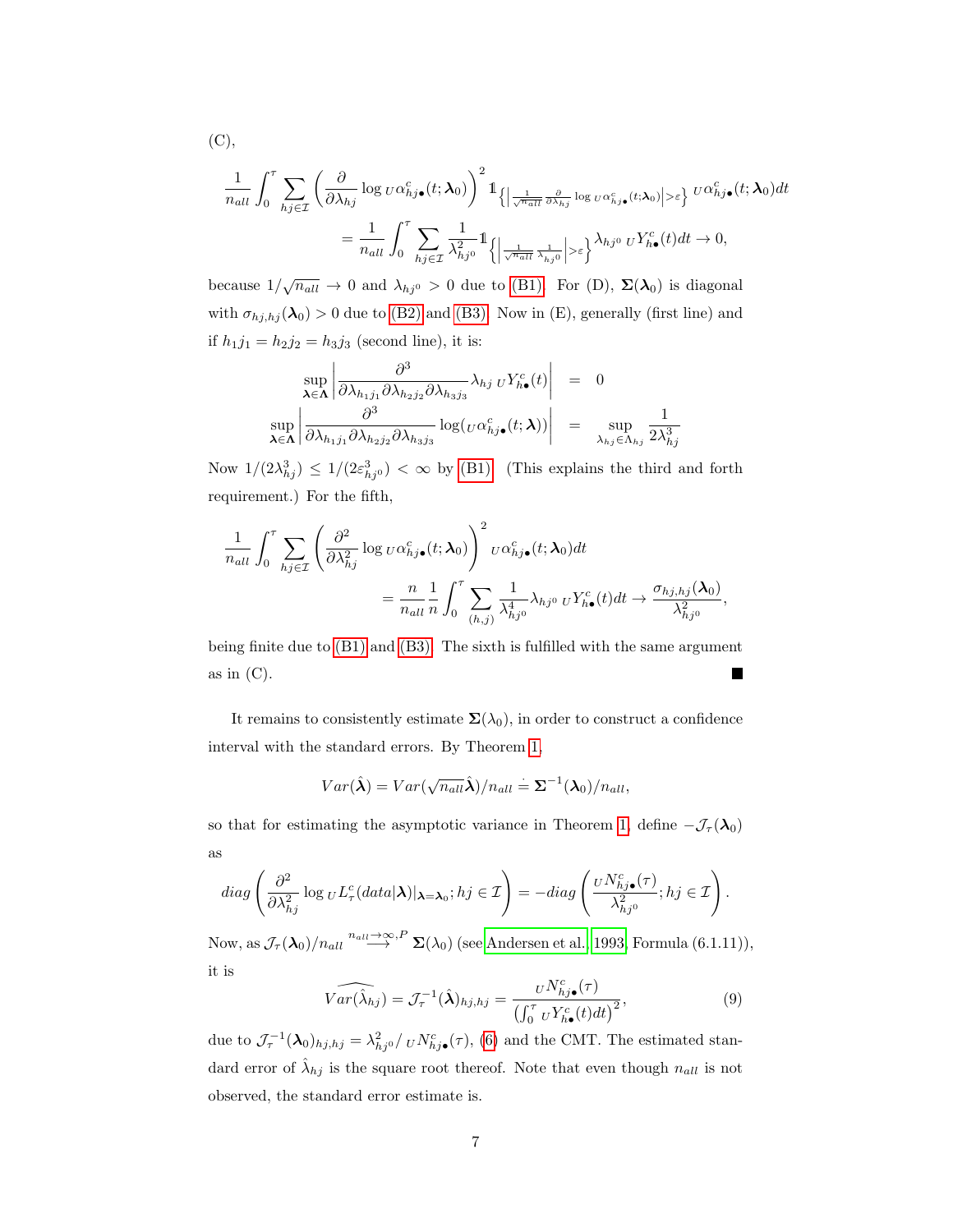

<span id="page-7-0"></span>Figure 1: Data: Trajectory from population to the left-truncated mass and right-censored persons (Population size: German Statistical Office (2004), without stillborn)

# 3. APPLICATION: STROKE AND DEMENTIA

As population we consider Germans born between January  $1^{st}$ , 1900, and December 31<sup>st</sup>, 1954. On 01/01/2004 we drew a simple sample of size  $n_{all}$ from that population. Truncated (and not observed) is that part of the sample, that did not survive  $31/12/2003$  (see Figure [1\)](#page-7-0). Of those  $250.000$  persons made accessible to us, after data cleaning  $n = 245,879$  contribute to the conditional likelihood [\(5\)](#page-4-4). The persons are all insurants of the Allgemeine Ortskrankenkasse (AOK), with 25 million insurants at the time of sampling the largest public health insurance company in Germany. We ignore any possible selection bias in this respect. Simplifying we assume that a person cannot die before, and stays healthy in our sense, until age 50. We follow-up histories for transitions up to  $31/12/2013$ , i.e. up to  $\tau = 54 + 9 = 63$ . By this, the *n* persons are at most followed until the age of 113 (see Figures [1](#page-7-0) and [A.5\)](#page-17-1).

## 3.1. Mortality

The AOK Health Claims Data (HCD) data include information about age, year of birth and date of exit (death or switch to another insurance company). For the preliminary mortality model, analysed in [Appendix A,](#page-16-0)  $n_{uncens} = 43,457$ persons out of n died within the observation period between 2004 and 2013. For the Exponentially distributed age-at-death,  $T$ , the point estimate  $(A.5)$  is rather precisely  $\hat{\lambda} = 0.022$  (see Table [1\)](#page-7-1) and results in an expected lifetime of  $1/0.022 \approx 45$  (plus 50) years. That is apparently too large, primarily due

<span id="page-7-1"></span>Table 1: Statistics, point estimate [\(A.5\)](#page-21-1) and standard error (SE) by [\(A.8\)](#page-23-0) for mortality

| $#$ 'Survivors' | $\#$ 'Deaths' | 'Time at Risk' (in years)                                         | Point  | SE                                            |  |  |
|-----------------|---------------|-------------------------------------------------------------------|--------|-----------------------------------------------|--|--|
| $n_{cens}$      | $n_{uncens}$  | $\sum_{i=1}^n \mathbb{1}_{\{u_i \leq t_i < u_i + 9\}}(t_i - u_i)$ |        | $\sqrt{\mathcal{J}_\tau^{-1}(\hat{\lambda})}$ |  |  |
| 202,407         | 43.472        | 180,163                                                           | 0.0217 | 0.000104                                      |  |  |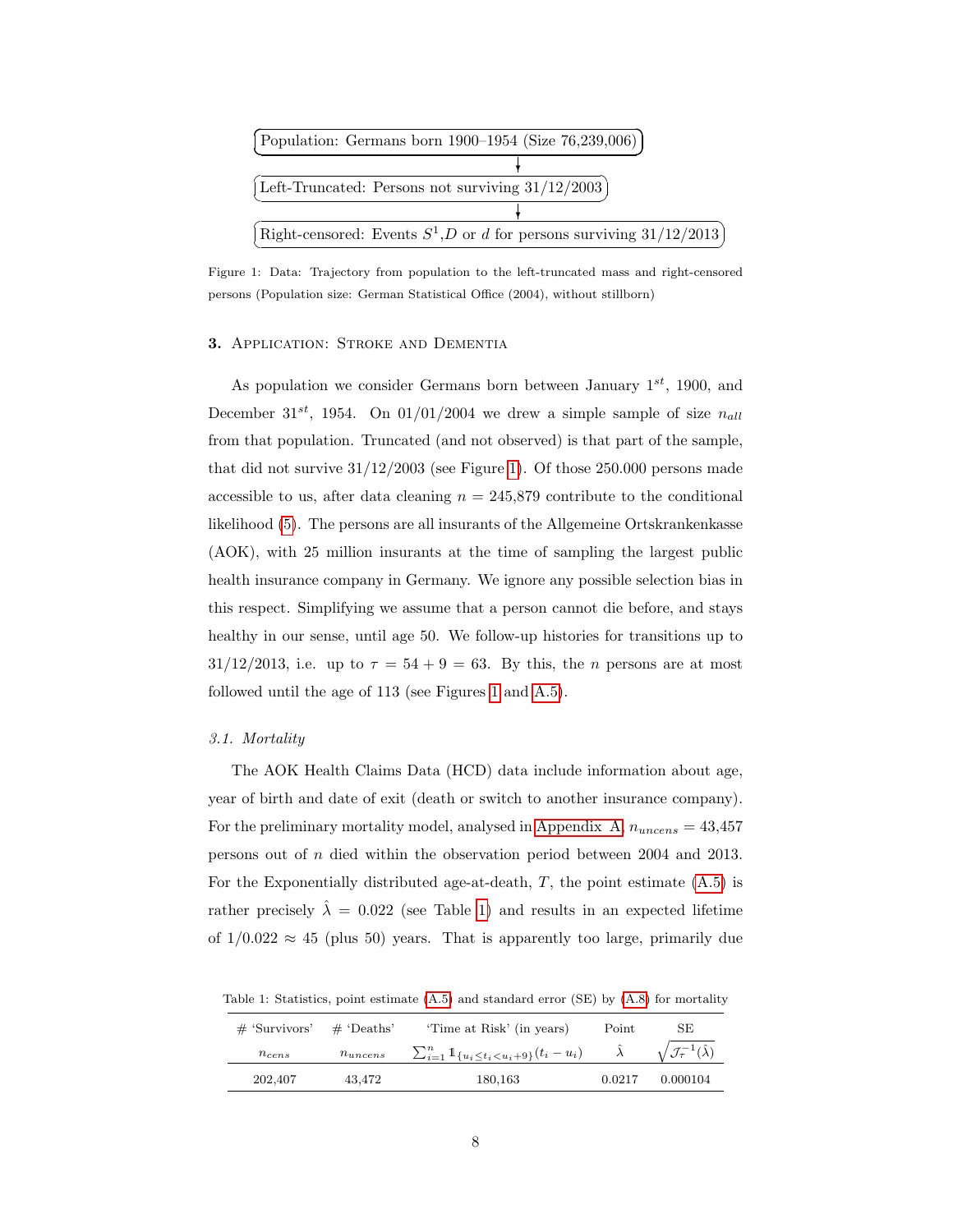to the assumption of a constant hazard, and to some extent because death is impossible before age 50 in this model. We account for the well-documented age-inhomogeneous increase in the hazard, in demography usually modelled as a Gompertz distribution, by piecewise constant hazards shortly. Now we first disentangle the three non-dead states 'Healthy', 'Stroke' and 'Dementia', still age-homogeneously.

# <span id="page-8-0"></span>3.2. Age-Homogeneous Transition of Stroke to Dementia

The model is very similar to 'Mortality of Diabetics in the County of Fyn' (see [Andersen et al., 1993\)](#page-15-4). However, the age-at-study-begin, U, and the ageat-study-end,  $U + 9$ , share a simpler relation than in [\(Andersen et al., 1993,](#page-15-4) Examples III.3.6, IV.1.7 and VI.1.4). Other than the life-threatening effect of Diabetics, we investigate the well-known association of stroke with all-cause dementia. Substantially, on the one hand, cerebrovascular lesions may affect cognition through several mechanisms such as changes in blood flow and oxygen supply or chronic inflammation [\(Hu and Chen, 2017\)](#page-15-5). On the other hand, dementia and stroke share common risk factors such as hypertension, diabetes or atrial fibrillations [\(Pendlebury and Rothwell, 2009\)](#page-16-3). [Desmond et al.](#page-15-6) [\(2002\)](#page-15-6) revealed an increased relative risk (RR) of dementia of 3.8 after stroke, adjusted for several demographic factors and cognitive status, and within the Framingham Study [\(Ivan et al., 2002\)](#page-15-7) the adjusted RR of dementia was 2.0. The Rotterdam Study [\(Reitz et al., 2008\)](#page-16-4) showed that stroke doubled the risk of dementia (Hazard ratio:  $HR=2.1$ ). A systematic review and meta-analysis revealed a pooled HR of between 1.7 and 2.2 (Kuźma et al., 2018). Another result, yet without multi-states, is that of [Savva and Blossom](#page-16-6) [\(2010\)](#page-16-6) who report a hazard ratio of 2. Based on South Korean health claims data, and also using multi-state methods, [Kim and Lee](#page-15-1) [\(2018\)](#page-15-1) found a 2.4-fold risk of subsequent dementia after stroke.

Here, additional to mortality information, the AOK HCD data contain information about outpatient and inpatient diagnoses, on a quarterly basis, for each insured person, with at least one day of insurance coverage, regardless of whether they sought medical treatment or not. All inpatient and outpatient diagnoses are coded in the International Statistical Classification of Diseases and Related Health Problems (ICD), revision 10, issued by the World Health Organization. Dementia was defined as having at least one of following diagnoses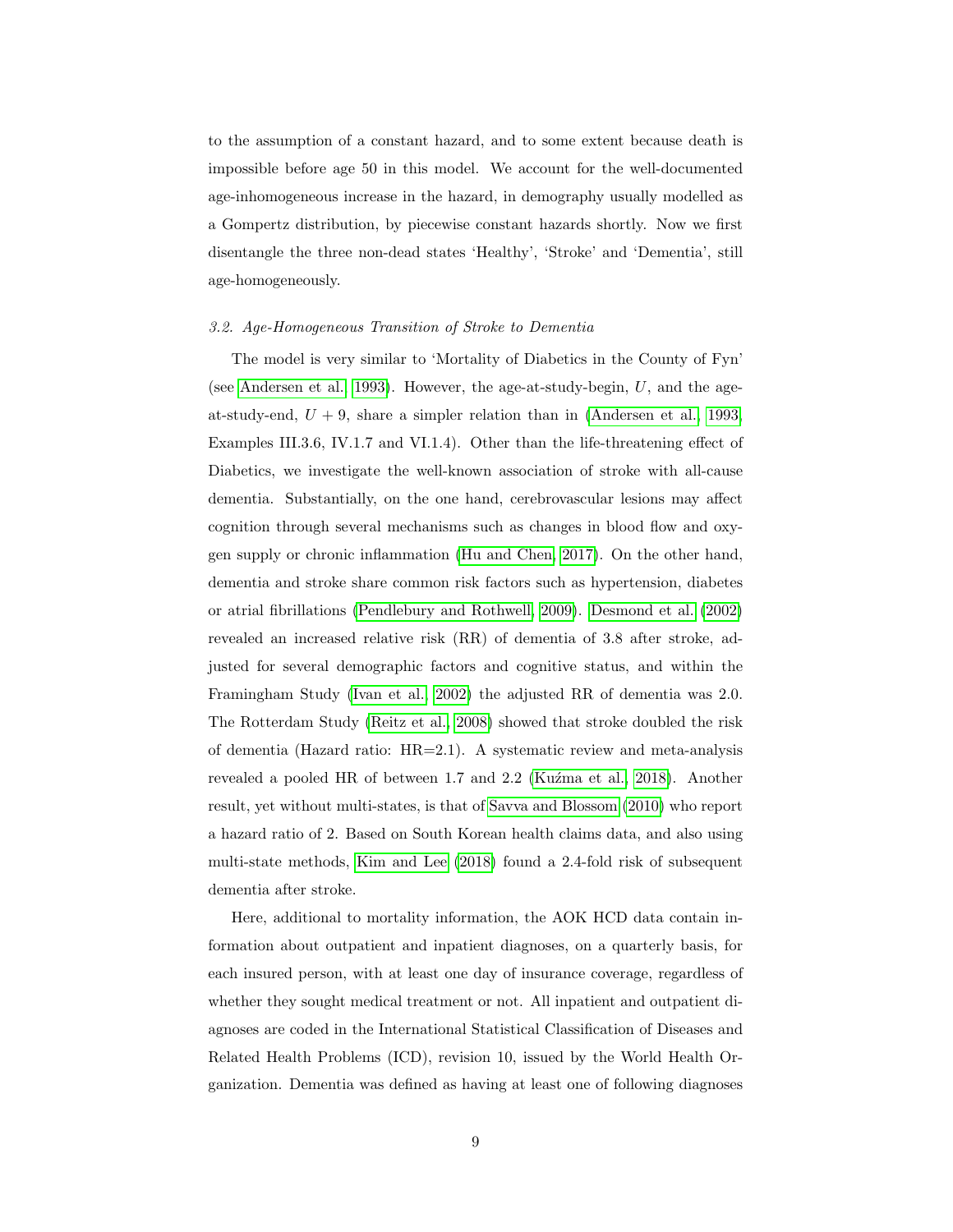

<span id="page-9-0"></span>Figure 2: Four health histories, unobservable  $N_{S^1D}\bullet(t) := \sum_{i=1}^n N_{S^1Di}(t)$  and observed  $U N_{S^1 D\bullet}^c(t)$  (off-set between  $N_{S^1 D\bullet}$  and  $U N_{S^1 D\bullet}^c$  for clarity)

Table 2: Statistics, point estimates [\(6\)](#page-4-1) and estimated standard errors (SE, [\(9\)](#page-6-0)) for agehomogeneous model

<span id="page-9-1"></span>

| $#$ 'Demented after Stroke'           | 'Time after Stroke'               | Point            | SE                                                 |  |  |
|---------------------------------------|-----------------------------------|------------------|----------------------------------------------------|--|--|
| $U_n^c$ <sub>S1</sub> $_D$ ( $\tau$ ) | $\int_0^t U y_{S^1\bullet}(t) dt$ | $\lambda_{S^1D}$ | $\mathcal{J}_{\tau}^{-1}(\hat{\lambda}_{S^1D})$    |  |  |
| 8,105                                 | 115,566                           | 0.0701           | 0.00078                                            |  |  |
| $\#$ 'Demented healthy'               | 'Healthy Times'                   | Point            | SE                                                 |  |  |
| $U_n^c_{HD\bullet}(\tau)$             | $\int_0^t U y_H(0) dt$            | $\lambda_{HD}$   | $\sqrt{\mathcal{J}_\tau^{-1}(\hat{\lambda}_{HD})}$ |  |  |
| 41,775                                | 1,997,092                         | 0.0209           | 0.000102                                           |  |  |

coded by ICD-10: G30, G31.0, G31.82, G23.1, F00, F01, F02, F03, and F05.1. Stroke was defined as having at least one diagnosis of I63 or I64. The data is sketched in Figure [2](#page-9-0) for  $n_{all} = 4$ . With interest solely in the inferential comparison of  $\lambda_{HD}$  with  $\lambda_{S^1D}$ , only their risk sets and counts are needed (see [\(6\)](#page-4-1)). The data contains 49,880 persons with onset of dementia in the observation period. Point estimates [\(6\)](#page-4-1) and standard errors (roots of [\(9\)](#page-6-0)) are given in Table [2.](#page-9-1) We find that a stroke increases the intensity of suffering from dementia from 0.02 to 0.07. Due to the asymptotic independence of  $\hat{\lambda}_{HD}$  and  $\hat{\lambda}_{S^1D}$  by Theorem [1](#page-5-2) it is  $Var(\hat{\lambda}_{S^1D} - \hat{\lambda}_{HD}) = Var(\hat{\lambda}_{S^1D}) + Var(\hat{\lambda}_{HD})$  and (see Table [2\)](#page-9-1) estimated to be 0.000000617. Together with the asymptotic normality of Theorem [1,](#page-5-2) it is approximately

$$
\hat{\lambda}_{S^{1}D} - \hat{\lambda}_{HD} \sim N(\lambda_{S^{1}D0} - \lambda_{HD0}, 0.000785^{2}).
$$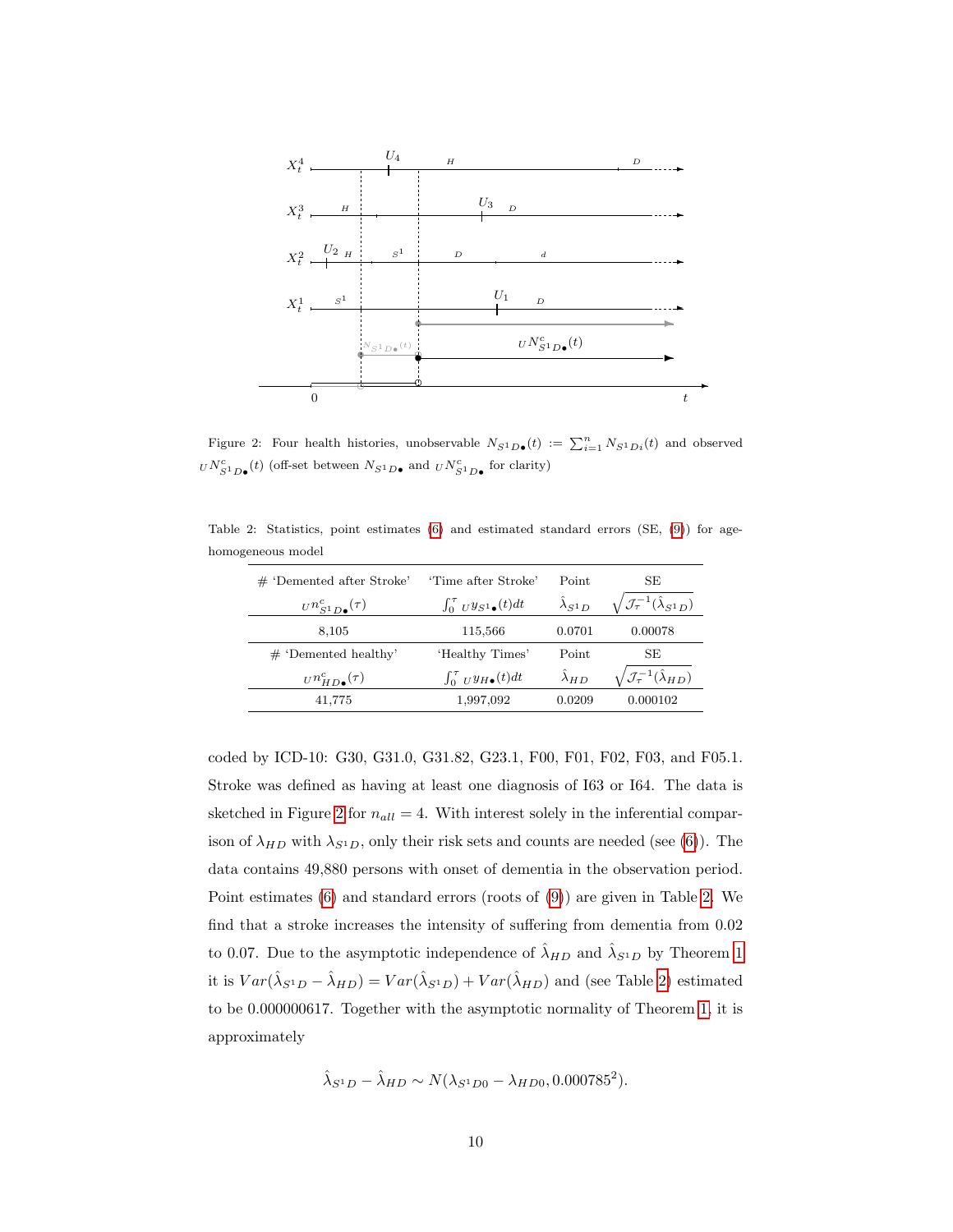

<span id="page-10-1"></span>Figure 3: Age-inhomogeneous intensity from stroke  $(S^1)$  to dementia onset  $(D)$   $\hat{\lambda}_{S^1D}(t)$  (top, grey) and healthy (H) to dementia onset (D)  $\hat{\lambda}_{HD}(t)$  (bottom, black) on 5-year intervals: Point estimate  $((11)$  $((11)$ , solid line) and  $95\%$  confidence interval  $((12)$  $((12)$ , dashed line)

So that a 95%-confidence interval (CI) of the intensity difference is approximately  $[0.492 \pm 0.00154] = [4.8\%, 5.1\%]$ . The point estimates' ratio of 3.5 may exceed recent studies, because we do not adjust for further risk factors of dementia. As one risk factor we now include age-inhomogeneous intensities as piecewise constant. We will see that the effect of stroke on dementia onset is markedly smaller because, simultaneously, intensities increase with age and stroke is more likely at older ages.

#### <span id="page-10-0"></span>3.3. Age-Inhomogeneous Transition from Stroke to Dementia

In order to account for age-inhomogeneous intensities (also found for the data at hand in [Weißbach et al.](#page-16-7) [\(2021\)](#page-16-7)), we here define (as in [Weißbach et al., 2009;](#page-16-2) [Weißbach and Walter, 2010\)](#page-16-8), with partition  $0 = t_0, \ldots, t_b = \tau$ , **X** as Markov process with intensities  $\lambda_{hj}(t) := \sum_{l=1}^{b} 1\mathbb{1}_{[t_{l-1},t_l]}(t) \lambda_{hjl}$ . Again, the two counting processes  $N_{hj}(t)$  and  $Y_h(t)$  reformulate a history. When stacking  $\lambda_{hj}(t)$  to  $\pmb{\lambda}(t)$ in the same way as  $N_{hj}$  to  $\mathbf{N}_X$ ,  $\mathbf{N}_X$  has a compensator - with respect to  $\mathcal{N}_t$  with intensity  $\alpha(t) := (Y_h(t)\lambda_{hj}(t), hj \in \mathcal{I})'$ . The compensator is with respect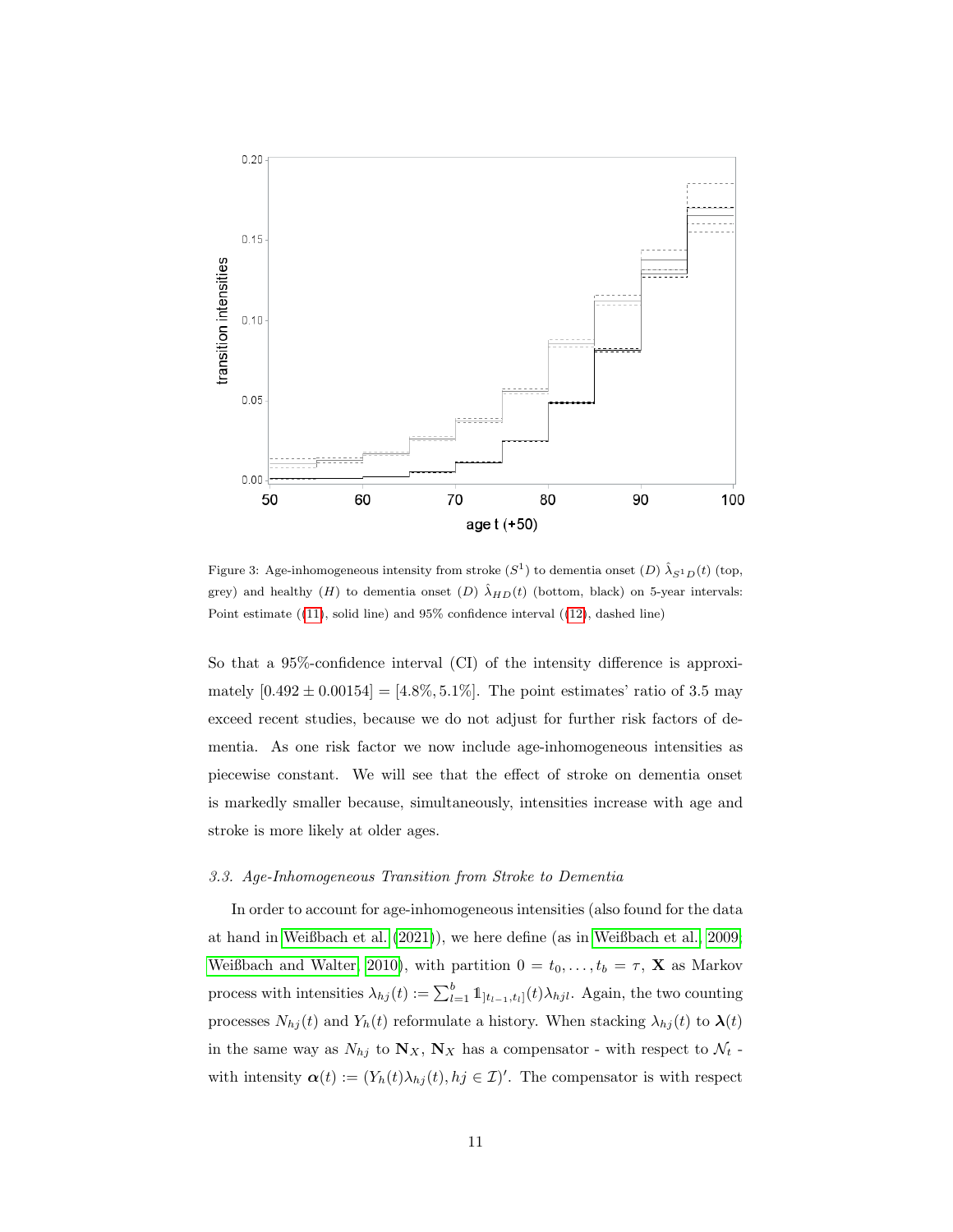

<span id="page-11-0"></span>Figure 4: Possible intersections of  $]t_l, t_{l-1}]$  and  $]U, U + 9]$ 

to the probability measure  $P_{\lambda}$  where  $\lambda := (\lambda_{HS^1}, \ldots, \lambda_{Ddb})'$  collects the 6b parameters. Hence with little change, as compared to [\(4\)](#page-4-0):

<span id="page-11-1"></span>
$$
\log_{U} L^{c}(\mathbf{X}|\boldsymbol{\lambda}) = \int_{U}^{U+9} \sum_{hj \in \mathcal{I}} (\log_{U} Y_{h}(t) + \log \lambda_{hj}(t)) d_{U} N_{hj}^{c}(t)
$$

$$
- \sum_{hj \in \mathcal{I}} \int_{U}^{U+9} {}_{U} Y_{h}(t) \lambda_{hj}(t) dt
$$
(10)

Now note that there are five possibilities for the intersection of  $]t_l, t_{l-1}]$  with  $\left]U, U + 9\right]$  (see Figure [4\)](#page-11-0), so that (with  $a \vee b := \max(a, b))$  :

$$
\int_{U}^{U+9} \frac{\partial}{\partial \lambda_{hjl}} \log \left( \sum_{\tilde{l}=1}^{b} 1 \mathbb{1}_{[t_{\tilde{l}-1}, t_{\tilde{l}}]}(t) \lambda_{hj\tilde{l}} \right) d \, U N_{hj}^{c}(t)
$$
\n
$$
= \int_{U}^{U+9} \frac{1 \mathbb{1}_{[t_{l-1}, t_{\tilde{l}}]}(t)}{\sum_{\tilde{l}=1}^{b} 1 \mathbb{1}_{[t_{l-1}, t_{\tilde{l}}]}(t) \lambda_{hj\tilde{l}}} d \, U N_{hj}^{c}(t)
$$
\n
$$
= \int_{U \vee t_{l-1}}^{U+9 \wedge t_{l}} \frac{1}{\lambda_{hjl}} d \, U N_{hj}^{c}(t) \quad \text{if} \quad ]t_{l}, t_{l-1}] \cap ]U, U+9] \neq \emptyset \quad (0 \text{ elsewhere})
$$
\n
$$
= \frac{1}{\lambda_{hjl}} [U N_{hj}^{c}(U+9 \wedge t_{l}) - U N_{hj}^{c}(U \vee t_{l-1})]
$$

Note further that

$$
\frac{\partial}{\partial \lambda_{hjl}} - \sum_{hj \in \mathcal{I}} \int_{U}^{U+9} u Y_h(t) \left( \sum_{\tilde{l}=1}^{b} 1_{]t_{\tilde{l}-1}, t_{\tilde{l}}|}(t) \lambda_{hjl} \right) dt = - \int_{U}^{U+9} u Y_h(t) 1_{]t_{l-1}, t_{l}]}(t) dt
$$
\n
$$
= - \int_{U \vee t_{l-1}}^{U+9 \wedge t_l} u Y_h(t) dt \quad \text{if} \quad ]t_l, t_{l-1}] \cap [U, U+9] \neq \emptyset \quad (0 \text{ elsewhere}).
$$

Again by [\(4\)](#page-4-0) with  $\lambda$ , and comparable to [\(5\)](#page-4-4), it is  $\log_{U} L^{c}(data; \lambda)$  the sum of the [\(10\)](#page-11-1), so that  $(\partial/\partial \lambda_{hjl}) \log_U L^c(data|\lambda) = A_l/\lambda_{hjl} - B_l$  by interchanging differentiation and summation, with transitions  $A_l$  and time-at-risk  $B_l$ , per agegroup, namely:

$$
A_{l} := \sum_{\substack{i=1 \ i t, t_{l-1} \cap [U_{i}, U_{i}+9] \neq \emptyset}}^{n} [U N_{hji}^{c}(U_{i} + 9 \wedge t_{l}) - U N_{hji}^{c}(U_{i} \vee t_{l-1})]
$$
  

$$
B_{l} := \sum_{\substack{i=1 \ i t, t_{l-1} \cap [U_{i}, U_{i}+9] \neq \emptyset}}^{n} \int_{U_{i} \vee t_{l-1}}^{U_{i}+9 \wedge t_{l}} U Y_{hi}(t) dt
$$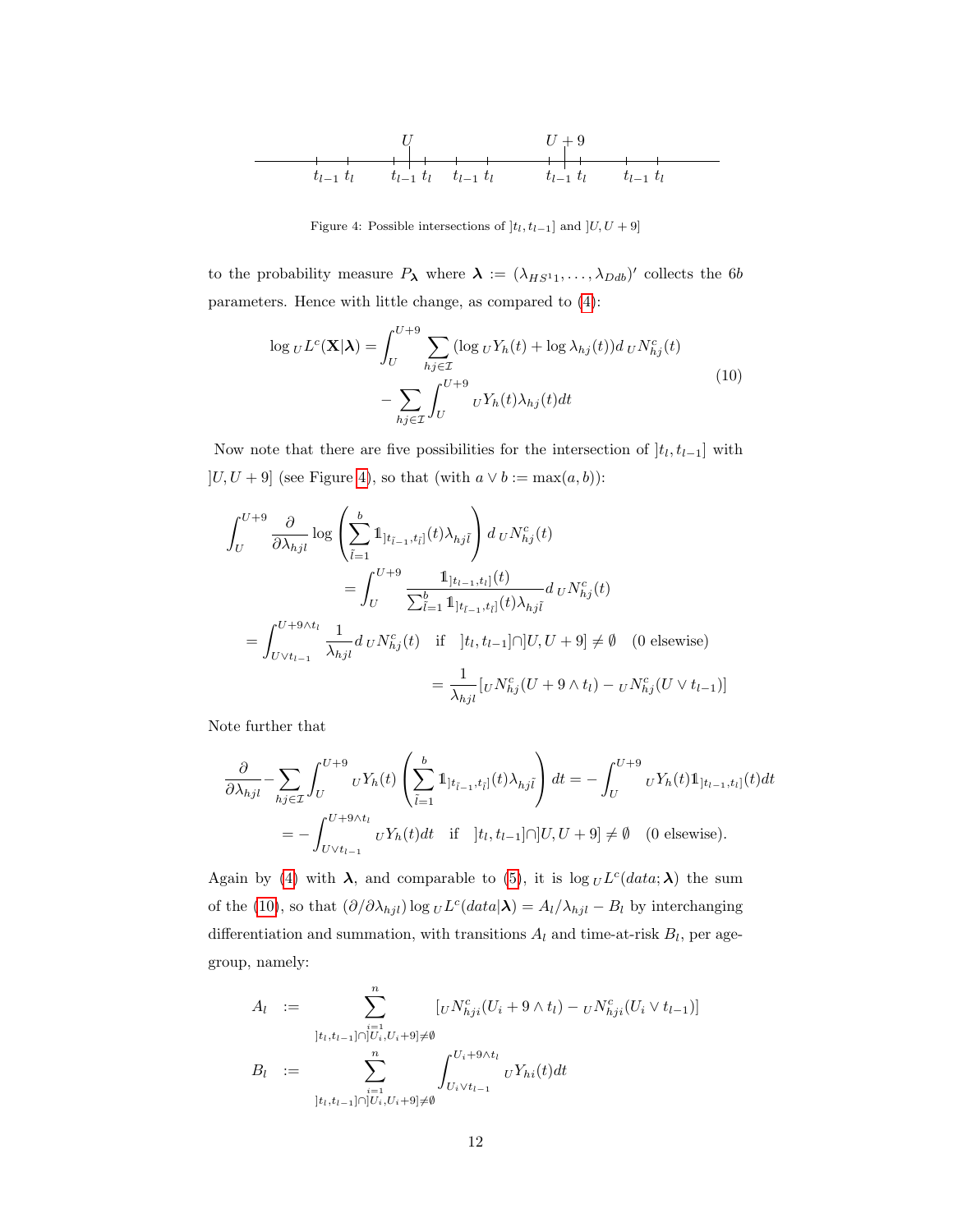Similar to  $(6)$ , restricted on the time interval  $[t_l, t_{l-1}]$  it is:

<span id="page-12-0"></span>
$$
\hat{\lambda}_{hjl} = A_l / B_l \tag{11}
$$

Again the Hessian of the log conditional likelihood is a diagonal matrix with diagonal elements

<span id="page-12-1"></span>
$$
-\mathcal{J}_{\tau}(\lambda_0)_{hjl,hjl} = \frac{\partial^2}{\partial \lambda_{hjl}^2} \log_{U} L^c (data|\lambda)|_{\lambda = \lambda_0} = -\frac{A_l}{\lambda_{hjl0}^2},
$$
  
and hence 
$$
Var(\widehat{\lambda}_{hjl}) = A_l/B_l^2.
$$
 (12)

Figure [3](#page-10-1) and Table [3](#page-13-0) exhibit point estimates, standard errors and confidence intvervals, using five-year age-groups, i.e.  $b = 11$ . For instance, in the age-group with the most events, namely from 80 to 85 years, the intensity after stroke of  $\hat{\lambda}_{S^1D7} = 0.086$  exceeds that without stroke of  $\hat{\lambda}_{HD7} = 0.049$  (see framed numbers in Table [3\)](#page-13-0). The ratio of 1.8 is now half of the ratio  $0.07/0.02 = 3.5$ in Table [2,](#page-9-1) and more in line with the recent literature. The reason is Simpson's paradox: In the case for persons with stroke, the age-homogeneous  $\hat{\lambda}_{S^1D} = 0.07$ of Section [3.2](#page-8-0) is implicitly an average over a later part of the time span  $[0, \tau]$ , because stoke occurs at higher ages. The age-homogeneous intensity is hence larger than an average of the age-group intensities over the entire time span due to the increasing estimates of dementia onset in age. This is not the case for healthy persons' intensities.

One may also see a decreasing stroke-effect in age here (Table [3](#page-13-0) or Figure [3\)](#page-10-1). Respective Wald-type tests for pairwise differences (suppressed here) show that there is no significant difference in the risk of dementia among between persons with and without stroke for the highest age groups (90 years and older). This coincides with the Framingham Study [\(Ivan et al., 2002\)](#page-15-7) where the adjusted RR was higher for persons aged younger than 80 years old  $(RR=2.6)$  compared to persons at age 80 or older (RR=1.6). Similarly, a systematic review by [Savva](#page-16-6) [and Blossom](#page-16-6) [\(2010\)](#page-16-6) also does not find an excess risk of dementia after stroke in those at ages 85 years or older.

# 4. Conclusion

It is encouraging to see that our model, applied to Germany, has similar point estimates as the akin study of [Kim and Lee](#page-15-1) [\(2018\)](#page-15-1), for Korea. That the later study takes more covariates into account clouds the enjoyment over the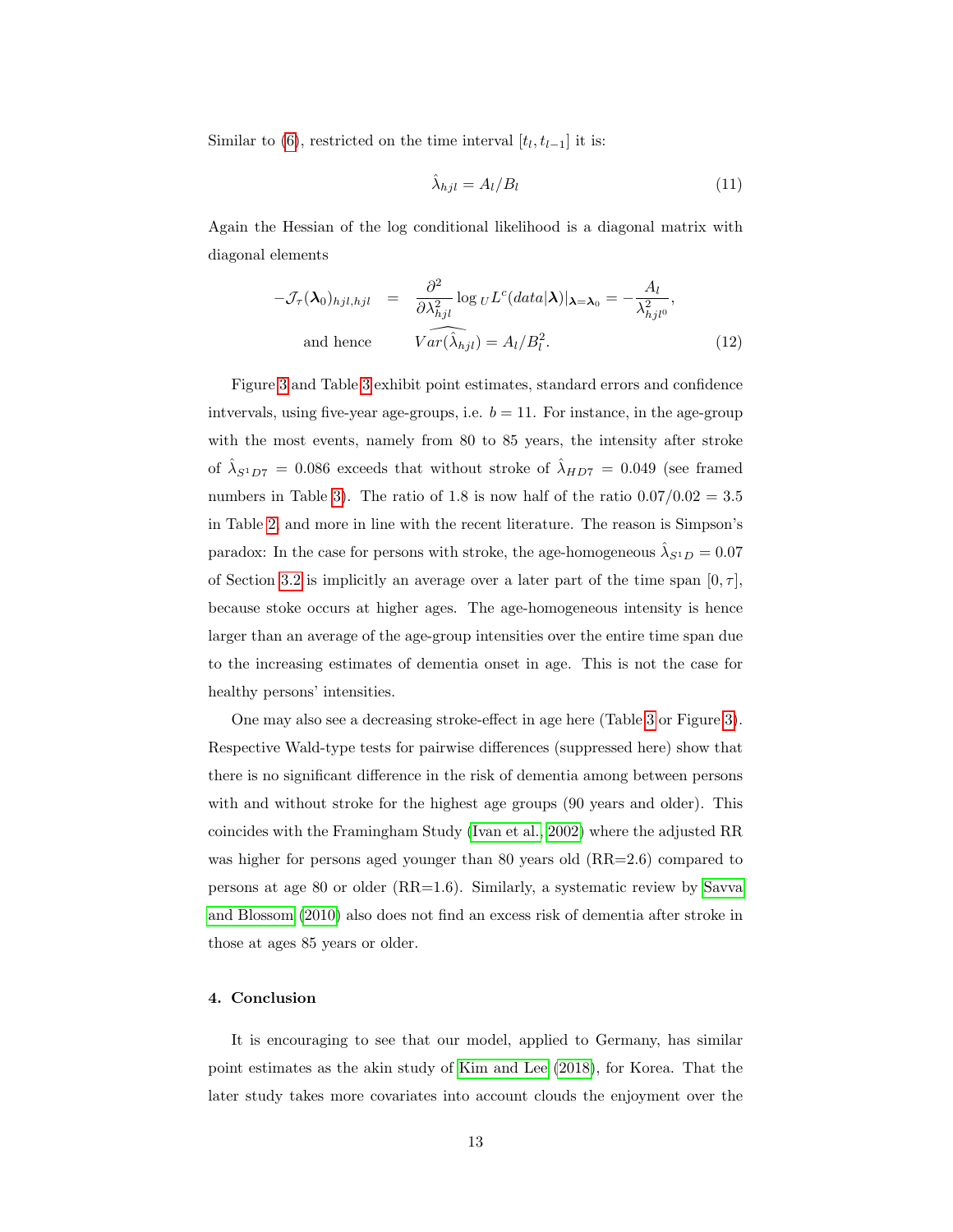<span id="page-13-0"></span>

|                                                                                                        | $\hat{\lambda}_{HDI}^{\pm SE}$<br>Point         | $0,0014^{\pm0.0001}$ | $0,0015^{\pm0.0001}$ | $0,0025^{\pm0.0001}$ | $0,0053^{\pm0.0001}$ | $0,0114^{\pm0.0002}$    | $0,0247^{\pm0.0003}$ | $0,0486^{\pm0.0005}$ | $0,0814^{\pm0.0010}$ | $0,1296^{\pm0.0021}$ | $0,1656^{\pm0.0053}$ | $0,1400^{\pm0.0146}$ | $0,1509^{\pm0.0755}$ | Ź          |
|--------------------------------------------------------------------------------------------------------|-------------------------------------------------|----------------------|----------------------|----------------------|----------------------|-------------------------|----------------------|----------------------|----------------------|----------------------|----------------------|----------------------|----------------------|------------|
|                                                                                                        | in age interval'<br>'Healthy times              | 116077               | 245986               | 318543               | 350043               | 360343                  | 291776               | 188161               | 87106                | 28899                | 5816                 | 657                  | 27                   |            |
| Statistics, point estimates (11) and standard errors (SE, root of $(12)$ ) for age-inhomogeneous model | # 'Demented healthy<br>in age interval'         | 157                  | 369                  | 800                  | 1856                 | 4112                    | 7212                 | 9151                 | 7807                 | 3745                 | 963                  | $\overline{6}$       |                      |            |
|                                                                                                        | $\hat{\lambda}^{\pm SE}_{S^1\,Dl}$<br>Point     | $0,0108^{\pm0.0030}$ | $0,0128^{\pm0.0016}$ | $0,0168^{\pm0.0013}$ | $0,0261^{\pm0.0013}$ | $0,0375^{\pm0.0013}$    | $0,0558^{\pm0.0015}$ | $0,0856^{\pm0.0022}$ | $0,1127^{\pm0.0033}$ | $0,1380^{\pm0.0062}$ | $0,1705^{\pm0.0154}$ | $0,0827^{\pm0.0292}$ | $0^{\pm 0}$          | ÁN         |
|                                                                                                        | Time after stroke<br>in age interval'           | 1199                 | 5156                 | 10369                | 14839                | 21737                   | 23318                | 18496                | 10101                | 3544                 | 716                  | 56                   | Z                    |            |
| Table 3:                                                                                               | # 'Demented after stroke<br>age interval'<br>요. | $\mathbf{r}$         | 66                   | 174                  | 387                  | 815                     | 1300                 | 1584                 | 1138                 | 489                  | 122                  | ∞                    |                      |            |
|                                                                                                        | $[t_{l-1} + 50, t_l + 50]$<br>Age interval      | [50, 55]             | [55, 60]             | [60, 65]             | [65, 70]             | $\left[ 70, 75 \right]$ | [75, 80]             | [80, 85]             | [85, 90]             | $\left]90,95\right]$ | [95, 100]            | [100, 105]           | [105, 110]           | [110, 113] |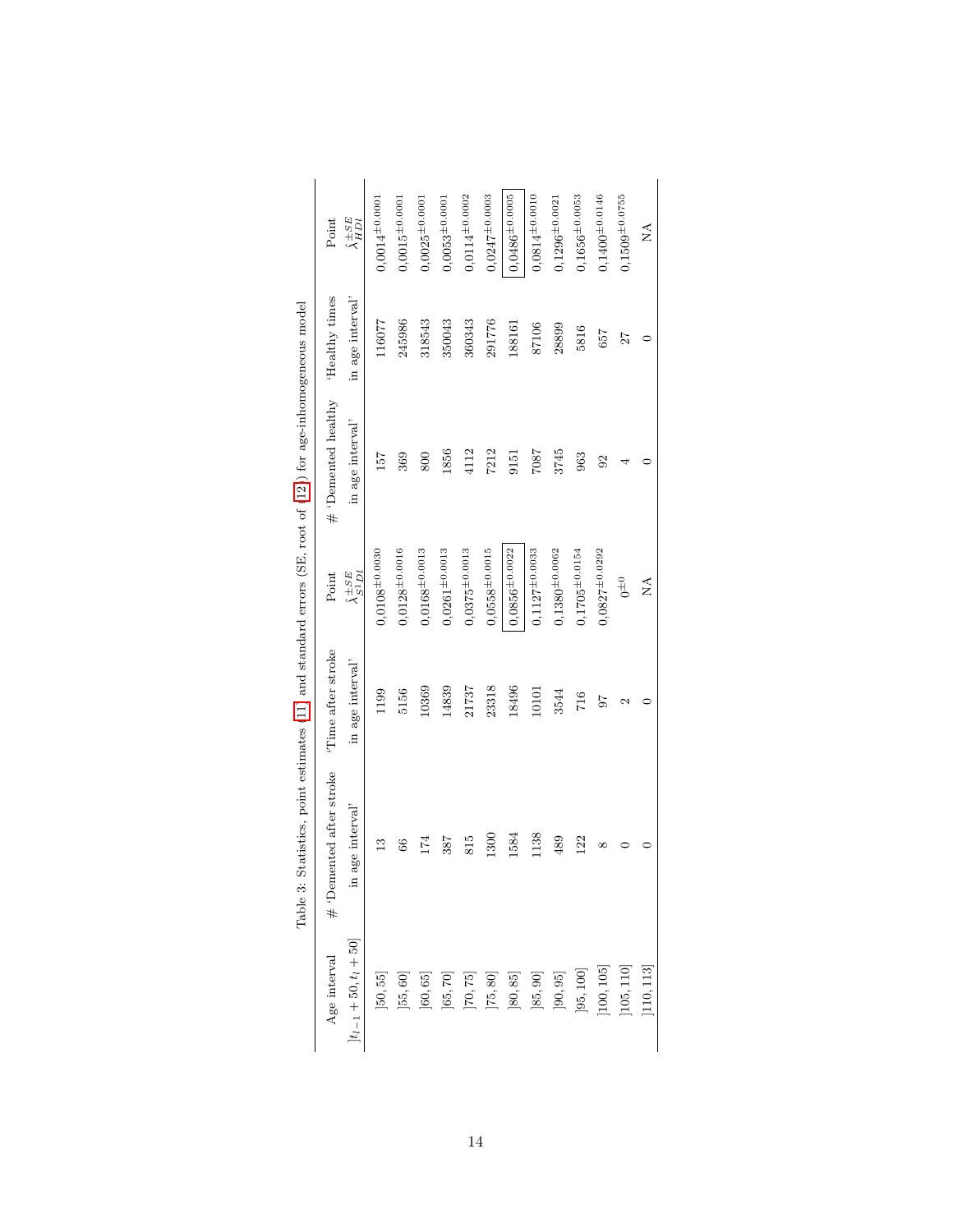similarity, because those will typically decrease the effect size. Note that more exogeneous covariates could be integrated algorithmically in our event history analysis as well using e.g. [Kim et al.](#page-15-8) [\(2012\)](#page-15-8). However, for reducing bias, one should probably commence with including left-censored persons, i.e. with prevalent dementia before 2004 (see [Weißbach et al., 2021\)](#page-16-7). However, our thrust is more about precision and therefore takes truncation into account. Our precision claim is holstered by assuming three sorts of independences. First of all, within pairs  $(T_i, U_i)$ , and tests already exist whether censoring (and with it U) is independent of the primary measure (see e.g. [Sun and Lee, 2011\)](#page-16-9). Second, we assume independence *between* pairs  $(T_i, U_i)$ , and generalizing to the conditions [\(7\)](#page-4-2) and [\(8\)](#page-5-1) would be an ineffective improvement. In more detail, on the one hand we assume independence between persons in the latent sample (of size  $n_{all}$ ) what can be defended in survival analysis with the argument of unforeseeable, staggered entry. And if it holds, selection of a person into the observed sample (of size  $n$ ) relies only on a person's information alone, so that - in contrast to, say, selecting the obviously dependent largest and smallest value - we are confident that the observations are also independent. On the other hand, it would still sufficient to assume pairs  $(T_i, U_i)$  to be independent conditionally on  $A_i$ , with yet no reason. Third, close to longitudinal independence, probably the most critical assumption seems to be the Markovian. Especially as for our application [Pendlebury and Rothwell](#page-16-3) [\(2009\)](#page-16-3) and [Corraini et al.](#page-15-9) [\(2017\)](#page-15-9) claim that the time elapsed since stroke is a risk factor to the intensity of dementia onset. Such duration-dependence especially violates the assumption of multiplicative intensities [\(8\)](#page-5-1) and needs a different approach (see e.g. [Weißbach and Schmal,](#page-16-10) [2019\)](#page-16-10).

Acknowledgment: The financial support from the Deutsche Forschungsgemeinschaft (DFG) of R. Weißbach and G. Doblhammer is gratefully acknowledged (Grant 386913674 'Multi-state, multi-time, multi-level analysis of healthrelated demographic events: Statistical aspects and applications'). For discussions at an earlier stage of the study we are grateful to O. Gefeller. For the support with data we thank the AOK Research Institute (WIdO). The linguistic and idiomatic advice of Brian Bloch is also gratefully acknowledged.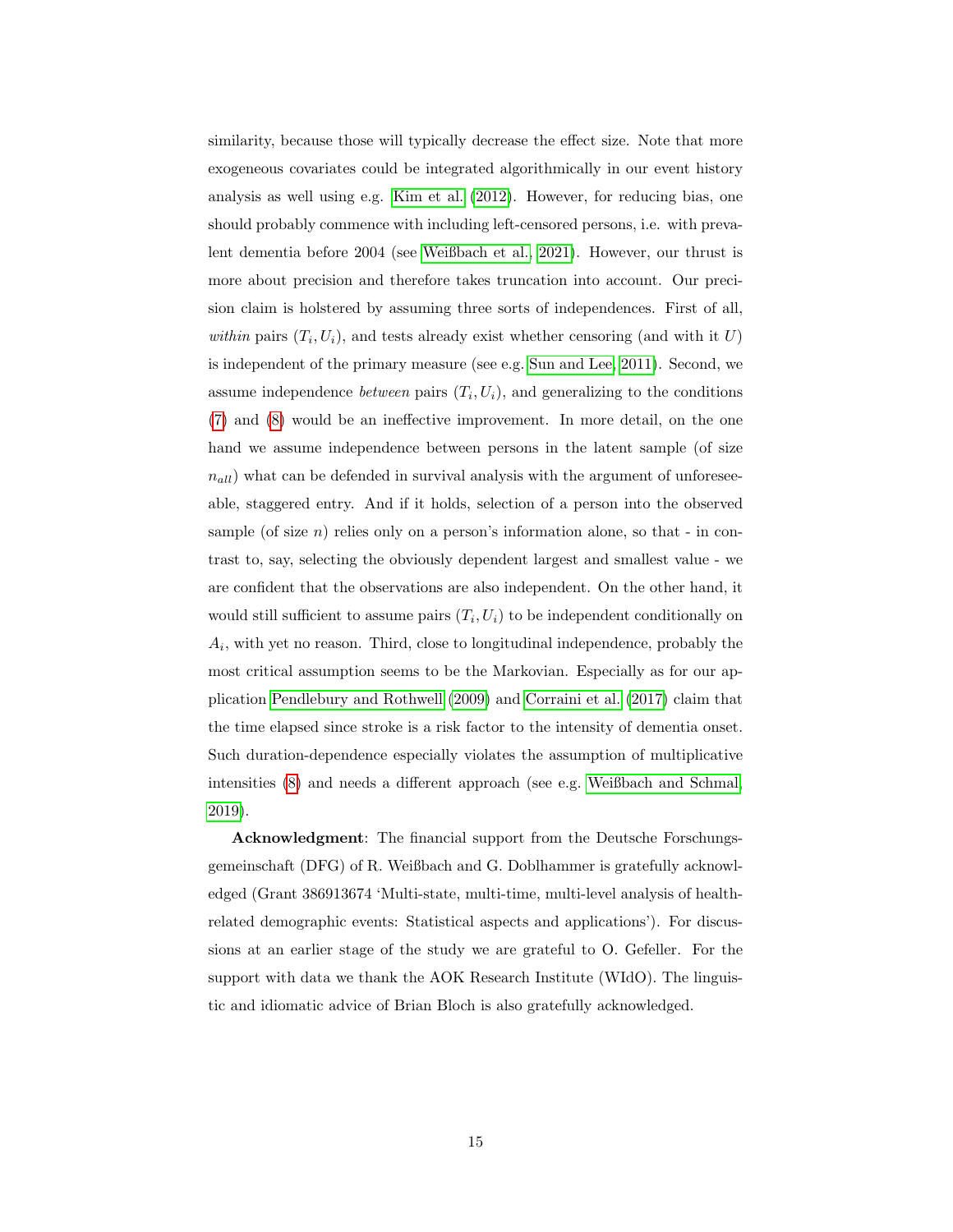# References

- <span id="page-15-2"></span>P. Andersen, Ø. Borgan, R. Gill, and N. Keiding. Censoring, truncation and filtering in statistical models based on counting processes. In N. U. Prabhu, editor, Statistical inference from stochastic processes, volume 80, pages 19–60. 1988.
- <span id="page-15-4"></span>P. Andersen, Ø. Borgan, R. Gill, and N. Keiding. Statistical Models Based on Counting Processes. Springer, New York, 1993.
- <span id="page-15-9"></span>P. Corraini, V.W. Henderson, A.G. Ording, L. Pedersen, E. Horváth-Puhó, and H.T. Sørensen. Long-term risk of dementia among survivors of ischemic or hemorrhagic stroke. Stroke, 48:180–186, 2017.
- <span id="page-15-6"></span>D.W. Desmond, J.T. Moroney, M. Sano, and Y. Stern. Incidence of dementia after ischemic stroke. Stroke, 33:2254–2262, 2002.
- <span id="page-15-3"></span>T. R. Fleming and D.P. Harrington. Counting Processes and Survival Analysis. Wiley, Hoboken, 1991.
- <span id="page-15-0"></span>Y. Hbid, K. Mohamed, Ch.D.A. Wolfe, and A. Douiri. Inverse problem approach to regularized regression models with application to predicting recovery after stroke. Biometrical Journal, 62:1926–1938, 2020.
- <span id="page-15-5"></span>G.C. Hu and Y.M. Chen. Post-stroke dementia: epidemiology, mechanisms and management. International Journal of Gerontology, 11:210–214, 2017.
- <span id="page-15-7"></span>C.S. Ivan, S. Seshadri, A. Beiser, R. Au, C.S. Kase, M. Kelly-Hayes, and P.A. Wolf. Dementia after stroke: The Framingham study. Stroke, 35:1264–1268, 2002.
- <span id="page-15-1"></span>J.H. Kim and Y. Lee. Dementia and death after stroke in older adults during a 10-year follow-up: Results from a competing risk model. Journal of Nutrition, Health and Aging, 22:297–301, 2018.
- <span id="page-15-8"></span>Y. Kim, L. James, and R. Weißbach. Bayesian analysis of multi-state event history data: Beta-dirichlet process prior. Biometrika, 99:127–140, 2012.
- <span id="page-15-10"></span>A. Kremer, R. Weißbach, and F. Liese. Maximum likelihood estimation for leftand right-censored survival times with time-dependent covariates. Journal of Statistical Planning and Inference, 149:33–45, 2014.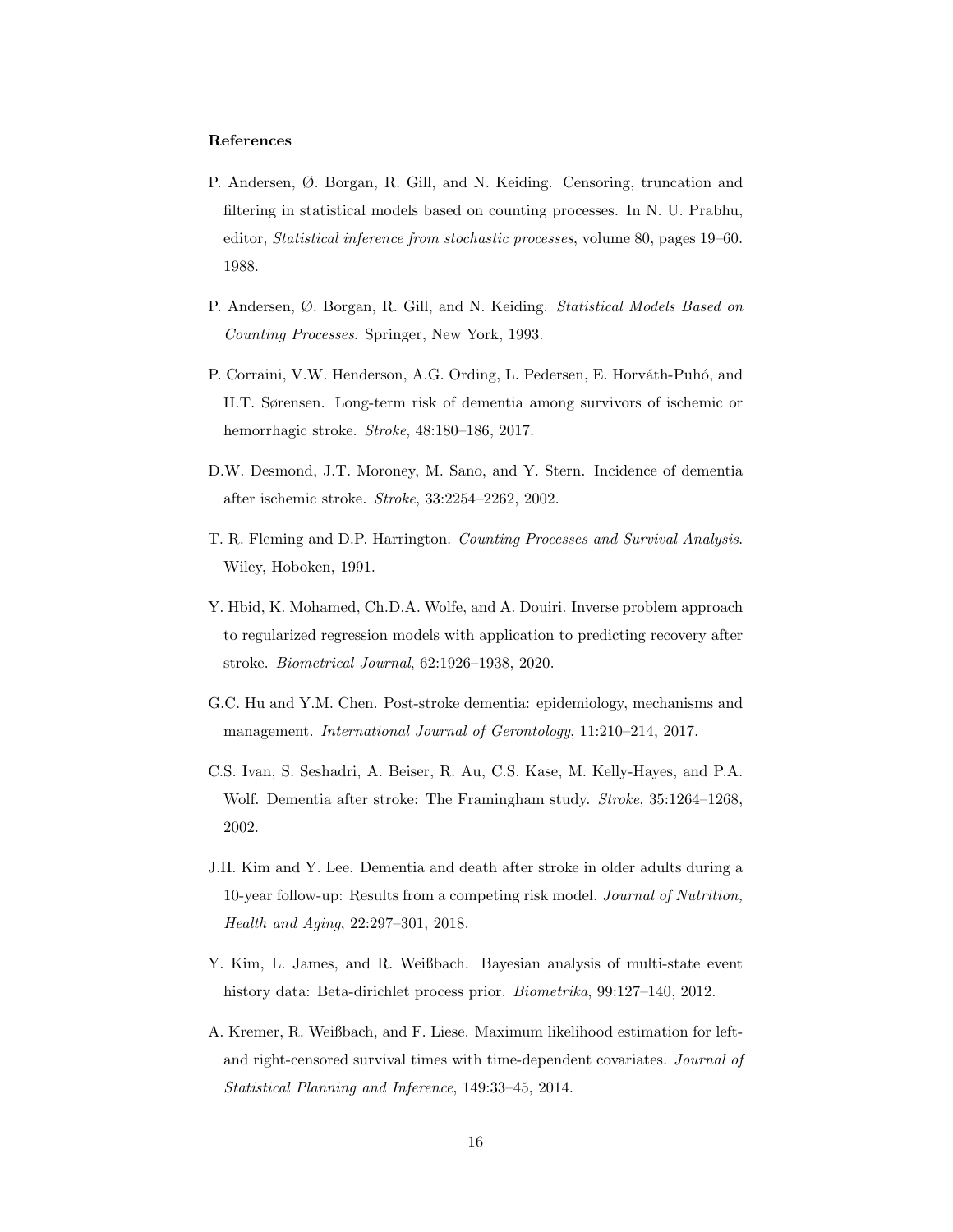- <span id="page-16-5"></span>E. Kuźma, I. Lourida, S.F. Moore, D.A. Levine abd O.C. Ukoumunne, and D.J. Llewellyn. Stroke and dementia risk: A systematic review and meta-analysis. Alzheimer's & Dementia, 14:1416–1426, 2018.
- <span id="page-16-3"></span>S.T. Pendlebury and P.M. Rothwell. Prevalence, incidence, and factors associated with pre-stroke and post-stroke dementia: A systematic review and meta-analysis. The Lancet Neurology, 8:1006–1018, 2009.
- <span id="page-16-4"></span>C. Reitz, M.J. Bos, A. Hofman, P.J. Koudstaal, and M.M. Breteler. Prestroke cognitive performance, incident stroke, and risk of dementia: the Rotterdam study. Stroke, 39:36–41, 2008.
- <span id="page-16-6"></span>G.M. Savva and S.C.M. Blossom. Epidemiological studies of the effect of stroke on incident dementia: A systematic review. Stroke, 41:e41–e46, 2010.
- <span id="page-16-9"></span>Y. Sun and J. Lee. Testing independent censoring for longitudinal data. Statistica Sinica, 21:1315–1339, 2011.
- <span id="page-16-11"></span>R. Weißbach and L. Radloff. Consistency for the negative binomial regression with fixed covariate. Metrika, 83:627–641, 2020.
- <span id="page-16-10"></span>R. Weißbach and F. Schmal. Estimating the probability of a non-markovian rating transition from partially unobserved histories. Journal of Risk Management in Financial Institutions, 12:256–267, 2019.
- <span id="page-16-8"></span>R. Weißbach and R. Walter. A likelihood ratio test for stationarity of rating transitions. Journal of Econometrics, 155:188–194, 2010.
- <span id="page-16-2"></span>R. Weißbach, P. Tschiersch, and C. Lawrenz. Testing time-homogeneity of rating transitions after origination of debt. Empirical Economics, 36:575–596, 2009.
- <span id="page-16-7"></span>R. Weißbach, Y. Kim, A. Dörre, A. Fink, and G. Doblhammer. Left-censored dementia incidences in estimating cohort effects. Lifetime Data Analysis, 27: 38–63, 2021.

# <span id="page-16-0"></span>Appendix A. FILTRATIONS IN MORTALITY MODEL

# <span id="page-16-1"></span>Appendix A.1. Filtration in population model

The population are Germans born between 1900 and 1954, and we assume insurance by Germany's largest health insurer AOK to be representative. We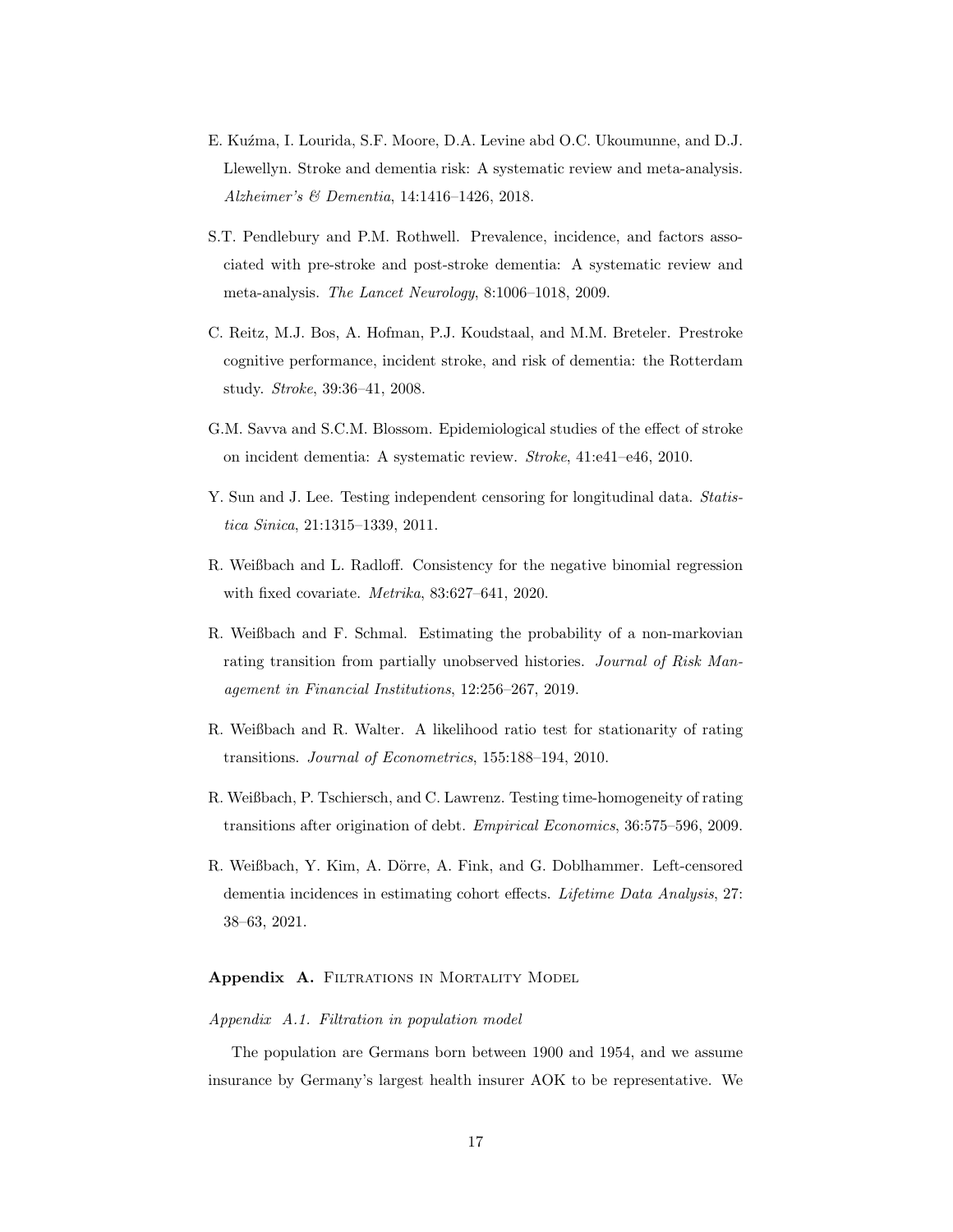consider a simple sample thereof of size  $n_{all}$ . The lifetime T after the  $50^{th}$ birthday, called 'age-at-death' in the following, has hazard rate  $\lambda(\cdot) \equiv \lambda$  and CDF  $F(\cdot)$ . For a person randomly drawn from the population, the age-at-death T is defined on the probability space  $(\Omega, \mathcal{F}, P_\lambda)$ .

<span id="page-17-2"></span>(A1) It is for the true parameter  $\lambda_0 \in \Lambda := [\varepsilon; 1/\varepsilon]$  for some small  $\varepsilon \in ]0;1[$ .

In terms of a process,  $N_T(t) := \mathbb{1}_{\{T \le t\}}$  is adapted to  $\mathcal{N}_t := \sigma\{\mathbb{1}_{\{T \le s\}}, 0 \le t\}$  $s \leq t$ .  $N_T$  has compensator with intensity

$$
\alpha(t) := \mathbb{1}_{\{N_T(t-)=0\}} \lambda = Y(t)\lambda,
$$

with respect to  $\mathcal{N}_t$  and  $P_\lambda$  and with  $Y(t) := \mathbb{1}_{\{T \geq t\}}$ .

The population model is further described by acknowledging that  $T$  is accompanied by the time past since the age of 50 at study begin,  $U$  (if random independent of  $T$ , or  $u$  if not, and denoted 'age at study begin').

<span id="page-17-0"></span>



<span id="page-17-1"></span>Figure A.5: (top: uncensored/untruncated) Path for person born 1/1/1925 with death  $1/1/2009$ , i.e. with  $T = 84 - 50$ ,  $u \le T \le u + 9$ (middle: left-truncated) Path for person born  $1/1/1915$  with death  $1/1/2000$ , i.e. with  $T =$  $85 - 50$ ,  $T < u$ ,  $u = 89 - 50$ (bottom: right-censored) Path for person born  $1/1/1915$  with death  $1/1/2015$ , i.e. with  $T = 100 - 50, T \ge u + 9, u + 9 = 98 - 50$ 

In our study we begin to observe  $01/01/2004$  and by left-truncation, information deteriorates even more than by left-censoring, where only the age at an event gets lost for concerned persons (see e.g. [Kremer et al., 2014;](#page-15-10) [Weißbach](#page-16-7)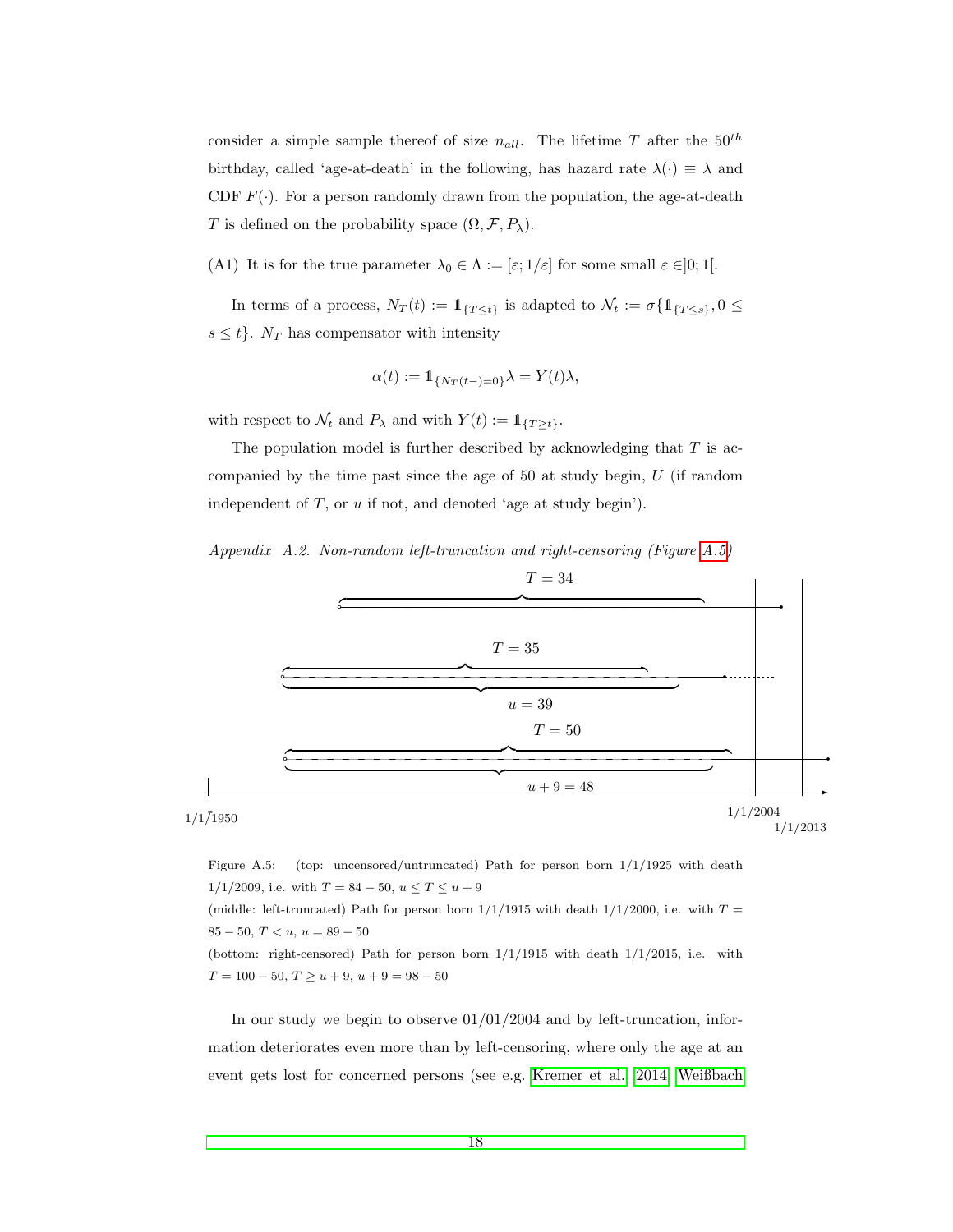[et al., 2021\)](#page-16-7). Here also the age-at-censoring gets lost, and even the existence of a truncated person,

As a preparation (and as in [Andersen et al., 1993,](#page-15-4) Example III.3.6), we start with deterministic u. Increasing the filtration (as will be necessary for random truncation) is not necessary for deterministic (and hence universally known)  $u$ . The (not) left-truncation event is  $A := \{T > u\}$ . We assume  $P_{\lambda}(A) > 0$ . Now the observable filtration is

$$
u\mathcal{G}_t := \sigma\{\mathbb{1}_{\{u \le T \le s\}}, u \le s \le t\} = \sigma\{uN_T(s), u \le s \le t\}
$$

with  $uN_T(t) := N_T(t) - N_T(t \wedge u)$  (where  $t \wedge u := \min(t, u)$ ), i.e.  $uN_T$  is  $N_T$  if  $u \leq T$  and zero elsewise. The intensity process of  $u N_T(t)$  is  $u \alpha(t) := \mathbb{1}_{\{u < t \leq T\}} \lambda$ , with respect to the probability measure

$$
P^A_\lambda(F) := \frac{P_\lambda(F \cap A)}{P_\lambda(A)} \quad \text{for} \quad F \in \mathcal{F}.
$$

The deterministic  $u$  is a special case of the random  $U$ , the Example 4.1 in [Andersen et al.](#page-15-2) [\(1988\)](#page-15-2).

Right-censored is the age-at-death if it occurs after 2012, or after having left the AOK (see Figure [1\)](#page-7-0). As in [\(Andersen et al., 1993,](#page-15-4) Examples III.3.6, IV.1.7 and VI.1.4) we superimpose right-censoring on left-truncation (and not vice versa). The observed left-truncated and right-censored counting process is

$$
{}_{u}N_{T}^{c}(t) := \int_{0}^{t} C(s)d u N_{T}(s) = \mathbb{1}_{\{u \le T \le \min(t, u+9)\}}
$$

with  $C(t) := \mathbb{1}_{\{t \le u+9\}}$  (compare [Fleming and Harrington, 1991,](#page-15-3) Example 1.4.2). It has intensity  $u\alpha_T^c(t) := \lambda \mathbb{1}_{\{u \le t \le \min(T, u+9)\}}$  with respect to  $P^A_\lambda$  and observed filtration

$$
{_u\mathcal{F}_t^c}:=\sigma\{{_uN_T^c(s)},u\leq s\leq t\}=\sigma\{\mathbb{1}_{\{u\leq T\leq \min(s,u+9)\}},u\leq s\leq t\}.
$$

The  $u\mathcal{F}_t^c$  is self-exciting (see [Andersen et al., 1988,](#page-15-2) p4), as required (see [Andersen et al., 1988,](#page-15-2) p23), so that the likelihood is by Jacod's formula (see [Andersen et al., 1988,](#page-15-2) Formula (4.3)), (see also [Andersen et al., 1993,](#page-15-4) Formula (2.7.2") (and in extension 3.2.8)):

$$
dP = \prod_{u < t \le u+9} \{ (1 - u\alpha_T^c(t)dt)^{1-d_u N_T^c(t)} (u\alpha_T^c(t)dt)^{d_u N_T^c(t)} \}
$$
  
\n
$$
= \begin{cases} 1^1 \cdot 0^0 = 1 & \text{for } T < u \\ \lambda(T) e^{-\int_u^T \lambda(t)dt} = \lambda e^{-\lambda(T-u)} & \text{for } u \le T \le u+9 \\ e^{-\int_u^{u+9} \lambda(s)ds} = e^{-9\lambda} & \text{for } u+9 < T \end{cases}
$$
(A.1)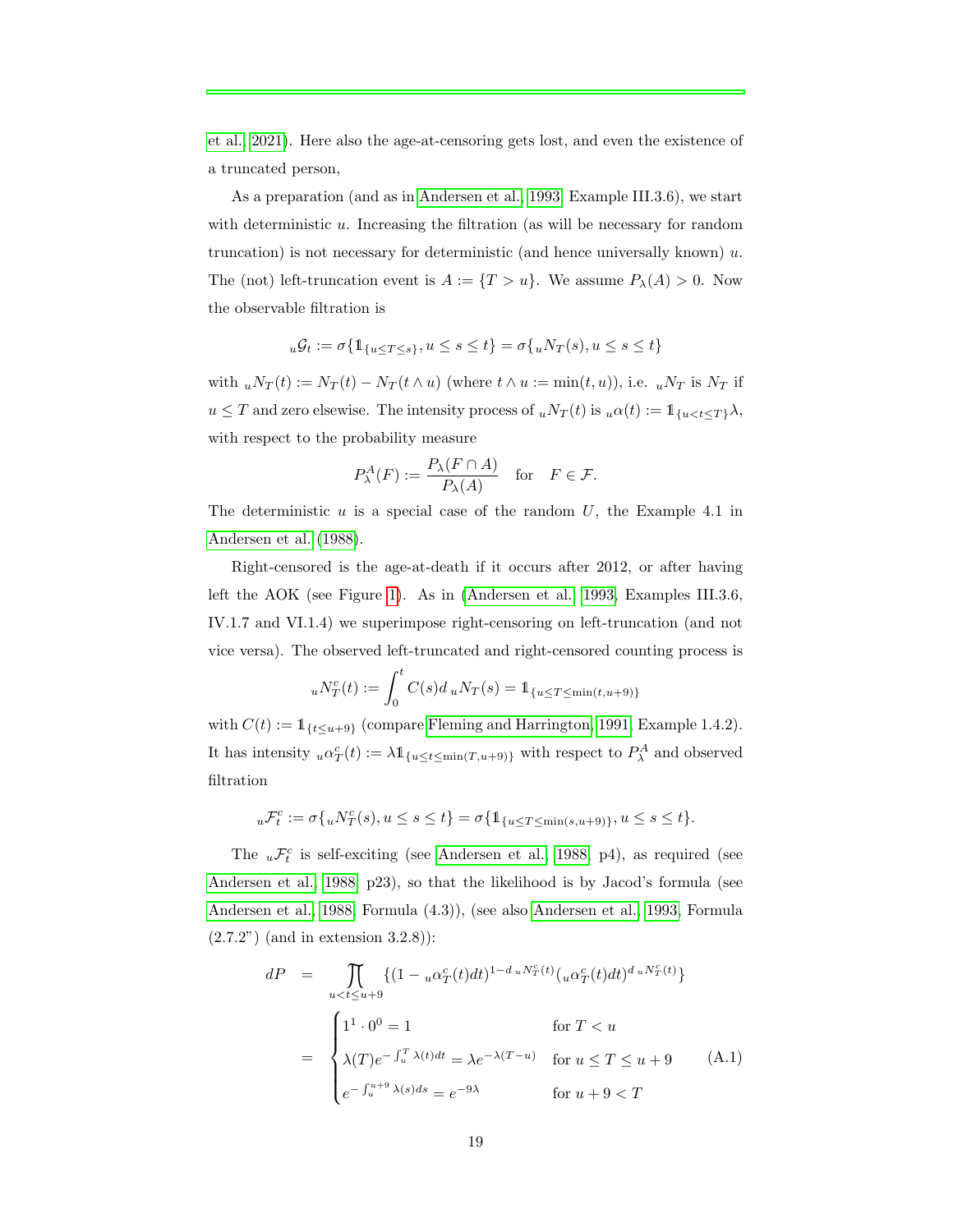For explanation of the first and third case see page 24 and, respectively, Example 2.2 in [Andersen et al.](#page-15-2) [\(1988\)](#page-15-2). Note that in the second case  $d_u N_T^c(t) \equiv 0$  and  $1_{\{u \leq T \leq \min(t, u+9)\}} \equiv 0.$ 

Independent persons are, due to different  $u_i$ , not identical distributed. Each likelihood is a Radon-Nikodym derivative with respect to a different measure, all of those are even dependent on the parameter,  $P_{\lambda}^{A_i}$ . Even worse, measures are conditional on observation. The usual formula of introductory statistics that the density for a collection of independent persons is the product of the persons' densities relies on the equal (and parameter-independent) dominating measure (usually being Lebesgues). Unconditionally, such fixed covariate regression could be analysed as in [Weißbach and Radloff](#page-16-11) [\(2020\)](#page-16-11). To achieve equal dominating measures for all persons, we follow Examples IV.1.7 and VI.1.4 of [Andersen et al.](#page-15-4)  $(1993)$  in using a random U. (In the end, we will draw a simple sample of size  $n_{all}$  from the population and begin our study on  $1/1/2004$ .)

# <span id="page-19-0"></span>Appendix A.3. Random left-truncation and conditional right-censoring

The probability space for  $(T, U)$  is  $(\Omega, \mathcal{F}, \tilde{P}_{\lambda})$ , where the distribution of U will not be important and we suppress its parameter (and indicate the difference by tilde instead).

(A2) U and T are independent and  $\beta_{\lambda_0} := \tilde{P}_{\lambda}(A) > 0$  with redefined  $A := \{T >$  $U$ .

## Appendix A.3.1. Left-truncation for the age-at-death (Figure [A.6\)](#page-20-1)

Ignoring censoring for the moment,  $T$  is recorded when being larger than  $U$ , the age-at-study-begin (see Figure [A.6\)](#page-20-1). Consider the unobservable filtration

$$
\mathcal{G}_t := \sigma \{ \mathbb{1}_{\{T \le s\}}, \mathbb{1}_{\{U \le s\}}, 0 \le s \le t \}.
$$

For left-truncation (see [Andersen et al., 1993,](#page-15-4) Example III.3.2), similar to nonrandom left-truncation, define  $U N_T(t) := N_T(t) - N_T(t \wedge U)$  with  $\mathcal{G}_t$ -intensity, with respect to  $\tilde{P}_{\lambda}$ , again being  $\lambda \mathbb{1}_{\{T \geq t\}}$  (because U is independent of T). We observe durations  $U$  and  $T$  in the case of  $A$ , and neither measurement  $U$  nor T - nor the person at all - when  $T < U$ . Now define  $U Y(t) := Y(t) 1_{\{t > U\}} =$  $\mathbb{1}_{\{T\geq t>U\}}$  and as  $\mathcal{G}_t$  is unobservable, but due to U being a  $\mathcal{G}_t$ -stopping time, observable is  $\iota \mathcal{F}_t := \{ \iota N_T(s), \iota Y(s), U \leq s \leq t \}.$  The intensity process of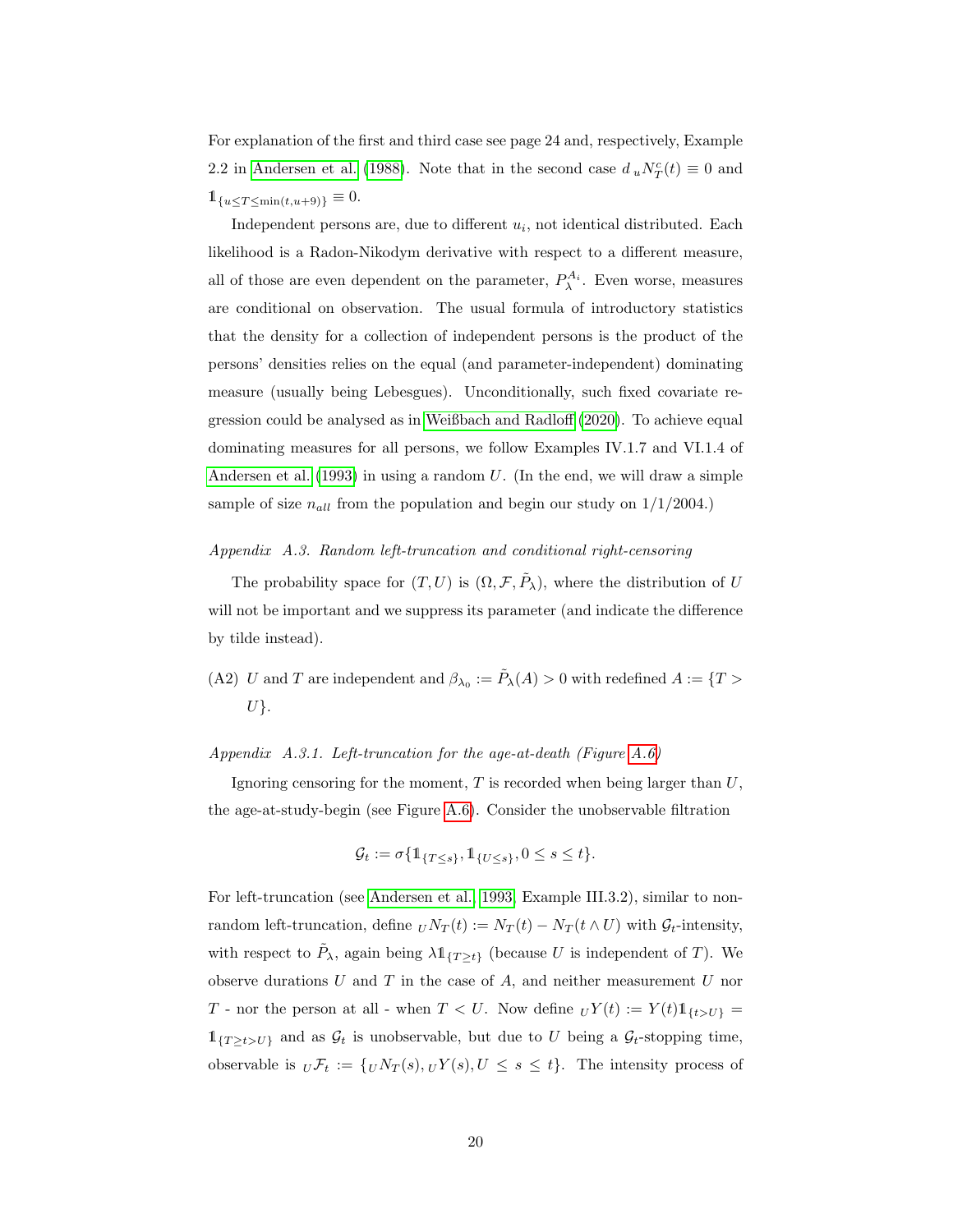

<span id="page-20-1"></span>Figure A.6: (top: left-censored/truncated) Path for person born 1/1/1915 with death  $1/1/2000$ , i.e. with  $T = 85 - 50 = 35$ ,  $T < U$ ,  $U = 89 - 50 = 39$ 

(bottom: uncensored/truncated) Path for person born  $1/1/1925$  with death  $1/1/2009$ , i.e. with  $T = 84 - 50 = 34, T \ge U$ 

 $U N_T(t)$  is  $U \alpha_T(t) = 1$ <sub>{U <t ≤T}</sub> $\lambda$ , with respect to  $U \mathcal{F}_t$  and the probability measure

$$
\tilde{P}^A_\lambda(F) := \frac{\tilde{P}_\lambda(F \cap A)}{\tilde{P}_\lambda(A)} \quad \text{for} \quad F \in \mathcal{F}.
$$

Intuitively,  $_UV_T$  will not yet jump prior to U, and not anymore after T, and in between at the hazard rate of T. Now as  $_U \mathcal{F}_t$  is self-exciting (see [Andersen](#page-15-2) [et al., 1988,](#page-15-2) p4), we may apply Jacod's formula (see [Andersen et al., 1988,](#page-15-2) Formula (2.1)) in order to determine the conditional likelihood (see [Andersen](#page-15-2) [et al., 1988,](#page-15-2) Formula  $(4.3)$ ). And due to U being independent of T it is (see also [Andersen et al., 1993,](#page-15-4) Formula (3.3.3)), as the hazard rate is  $\lambda(\cdot) \equiv \lambda$ , the conditional likelihood for  $T \leq U$  one and else:

<span id="page-20-0"></span>
$$
U^{L}(\lambda) = \prod_{t>U} \{ U^{\alpha}T(t)^{\Delta_U N_T(t)} (1 - U^{\alpha}T(t)dt)^{1-\Delta_U N_T(t)} \}
$$
  

$$
= \lambda(T)e^{-\int_U^T \lambda(t)dt} = \frac{[1 - F(T)]\lambda(T)}{1 - F(U)} = \lambda e^{-\lambda(T-U)} \qquad (A.2)
$$

Appendix A.3.2. Acknowledging non-random censoring

First note that now  $T > U + 9$  is known, conditionally on A, because U is observable, rendering unnecessary a further increase of the filtration. Hence, similar to [Appendix A.2,](#page-17-0) we apply Definition III.2.1 in [Andersen et al.](#page-15-4) [\(1993\)](#page-15-4), with  $_U N_T$  in the role of  $N$ ,  $(U\mathcal{F}_t)$  in the role of  $(\mathcal{F}_t)$ ,  $_U \alpha_T$  in the role of  $\lambda^{\theta}$  and  $\tilde{P}_{\lambda}^A$ in the role of  $P_{\theta\psi}$ . Being conditionally deterministic,  $C(t) := \mathbb{1}_{\{t \leq U+\theta\}}$  is independent and predictable. We define  $_U Y^c(t) := C(t) U Y(t) = \mathbb{1}_{\{U \le t < \min(T, U + 9)\}}$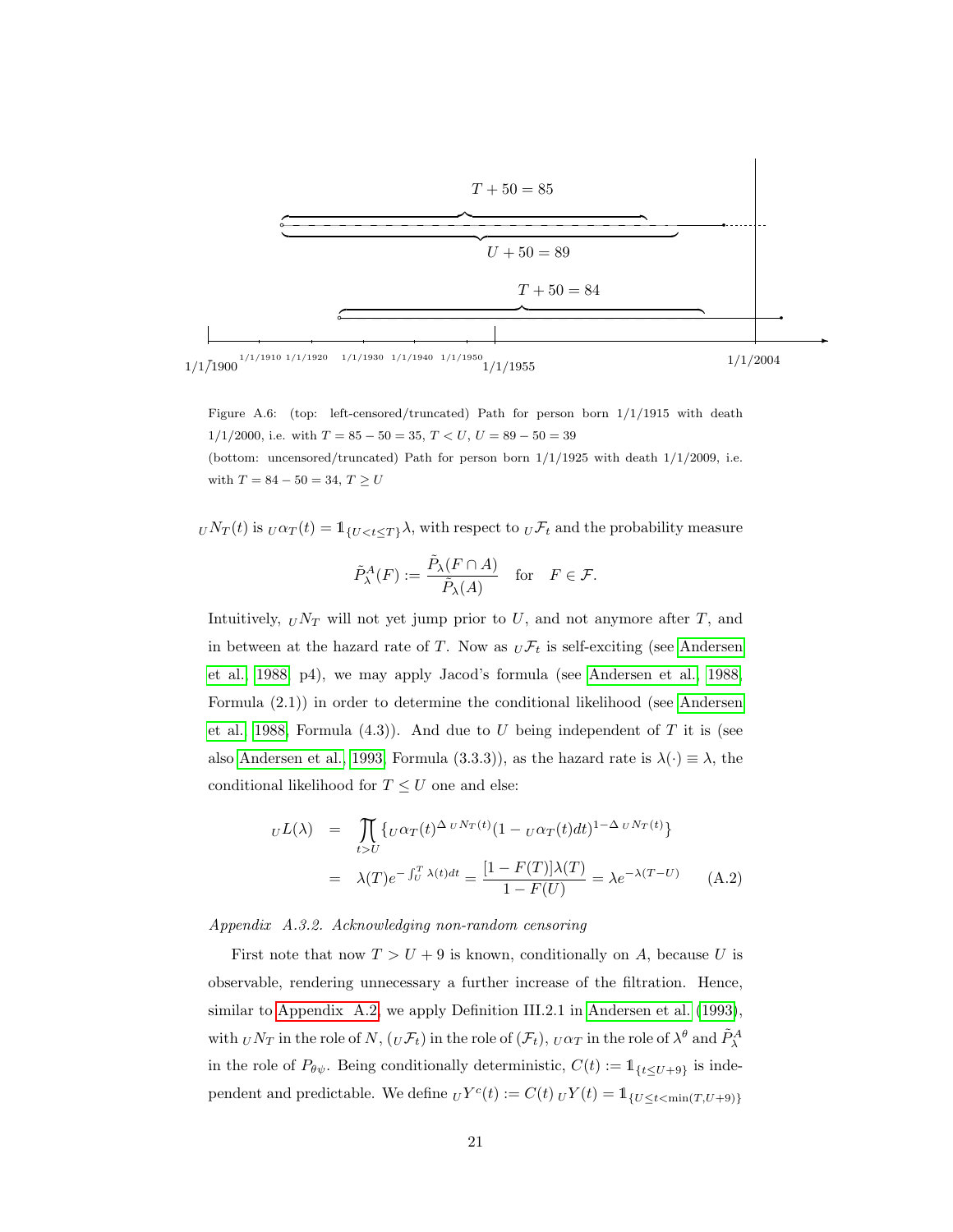so that

$$
U N_T^c(t) := \int_U^t C(s) U N_T(s) = 1\!\!1_{\{U \le T \le \min(t, U + 9)\}}
$$

has intensity  $U \alpha_T^c(t) = \mathbb{1}_{\{U < t \leq \min(T, U + 9)\}} \lambda$ , with respect to the observable filtration

$$
_U\mathcal{F}^c_t:=\{ {_UN^c_T}(s), {_UV^c}(s), U\leq s\leq t\}
$$

and conditional distribution  $\tilde{P}_{\lambda}^{A}$  (see [Andersen et al., 1993,](#page-15-4) Section III.2.2). By Formula (3.2.8) in [Andersen et al.](#page-15-4) [\(1993\)](#page-15-4), the partial (and here only conditional) likelihood is for  $T \leq U$  again one and else:

<span id="page-21-2"></span>
$$
U L_{\tau}^{c}(\lambda) = \int_{t > U}^{\tau} \{ (\nu \alpha_{T}^{c}(t))^{\Delta} \nu N_{T}^{c}(t) (1 - \nu \alpha_{T}^{c}(t) dt)^{1 - \Delta} \nu N_{T}^{c}(t) \}
$$
  

$$
= \begin{cases} \lambda(T) e^{-\int_{U}^{T} \lambda(t) dt} = \lambda e^{-\lambda(T - U)} & \text{for } U \leq T \leq U + 9 < \tau \\ e^{-\int_{U}^{U+9} \lambda(s) ds} = e^{-9\lambda} & \text{for } U + 9 < T < \tau \end{cases}
$$
(A.3)

<span id="page-21-0"></span>Appendix A.4. Sample result

We switch now from one person to the simple sample, of unobserved  $n_{all}$ . Now the size of the observed sample persons surviving  $31/12/2003$  is  $n :=$  $\sum_{i=1}^{n_{all}}$  1<sub>Ai</sub> where i enumerates the persons (see Figure [1\)](#page-7-0). Again, without loss of generality, we sorted those not truncated at the beginning of the sample, all other summands are zero, Due to the assumption of a simple sample (and hence same dominating measure), the log conditional likelihood for the data is the sum of the log conditional likelihood contributions for each observed person. With  $N_{cens} := \sum_{i=1}^{n} \mathbb{1}_{\{T_i > U_i + 9\}}$  denoting the number of right-censored and  $N_{uncens} := n - N_{cens} = \sum_{i=1}^{n} \mathbb{1}_{\{U_i < T_i \leq U_i + 9\}}$  the number of neither truncated nor censored,

$$
\log_{U} \mathbf{L}_{\tau}^{c}(\lambda) = \sum_{i=1}^{n} \log_{U} L_{\tau}^{c}(\lambda)_{i} = N_{uncens} \log(\lambda)
$$

$$
- \lambda \sum_{i=1}^{n} \mathbb{1}_{\{U_{i} \leq T_{i} \leq U_{i} + \theta\}} (T_{i} - U_{i}) - 9\lambda N_{cens}, \tag{A.4}
$$

<span id="page-21-4"></span>so that the unique estimator becomes

<span id="page-21-1"></span>
$$
\hat{\lambda} = argmax_{\lambda \in \Lambda} \log_{U} \mathbf{L}_{\tau}^{c}(\lambda) = \frac{N_{uncens}}{\sum_{i=1}^{n} \mathbb{1}_{\{U_{i} \le T_{i} < U_{i} + 9\}} (T_{i} - U_{i}) + 9N_{cens}}. \tag{A.5}
$$

Note that due to the simple sample, among those who survive  $U_i$  (i.e. 2004), for portion in the study period alive at the age  $t$  in observed sample, it is, with

<span id="page-21-3"></span>
$$
\frac{1}{n} \sum_{i=1}^{n} \mathbb{1}_{\{U_i < t \le \min(T_i, U_i + 9)\}} \xrightarrow{P} \tilde{P}_{\lambda}(U < t \le \min(T, U + 9)|A), \tag{A.6}
$$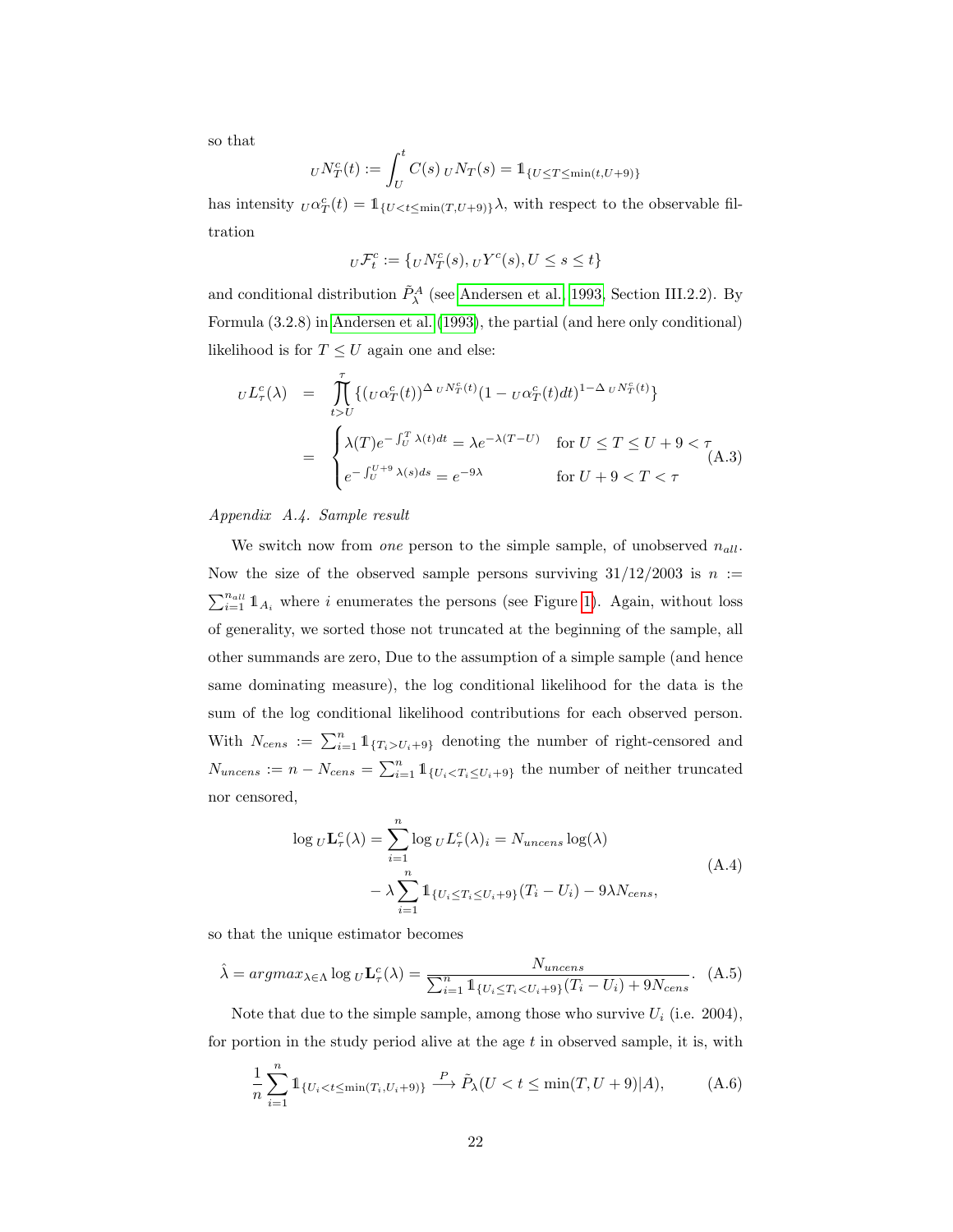the latter is that portion the population, and analogue to  $m_h(t)$ . Again for our parametric model we only assume:

<span id="page-22-1"></span>(A3)  $\int_0^{\tau} \tilde{P}_{\lambda}(U < t \le \min(T, U + 9)|A)dt > 0$ 

<span id="page-22-0"></span>**Lemma 2.** Under Conditions [\(A1\)-](#page-17-2)[\(A3\)](#page-22-1) it is  $\hat{\lambda}$  of [\(A.5\)](#page-21-1) consistent and

$$
\sqrt{n_{all}}(\hat{\lambda} - \lambda_0) \xrightarrow{\mathcal{D}} \mathcal{N}(0, \sigma^{-1}(\lambda_0))
$$

with

$$
\sigma(\lambda_0) := \frac{\beta_{\lambda_0}}{\lambda_0} \int_0^{\tau} \tilde{P}_{\lambda}(U < t \le \min(T, U + 9)|T > U)dt.
$$

**Proof:** Due to the uniqueness of  $\hat{\lambda}$ , for both consistency and asymptotic normality we need to verify Conditions (A)-(E) (see [Andersen et al., 1993,](#page-15-4) Theorems VI.1.1+2). In order to map the notations, note that n becomes  $n_{all}$ ,  $a_n := \sqrt{n_{all}}$ ,  $\theta$  becomes  $\lambda$  and  $h$  is redundant. The  $\lambda(t;\theta)$  becomes, by interchanging conditional expectations with summation, the multiplicative intensity process of  $_U N_{T\bullet}^c(t)$ :

$$
U\alpha_{\bullet}^{c}(t;\lambda) = \lambda \sum_{i=1}^{n} \mathbb{1}_{\{U_{i} < t \leq \min(T_{i}, U_{i}+9)\}}
$$

By [\(A1\),](#page-17-2) (A) is fulfilled for intensity  $U \alpha_T^c(t)$  and therefore for  $U \alpha_T^c(t; \lambda)$ and the logarithm of likelihood [\(A.3\)](#page-21-2). For (B), because by the LLN, for fixed  $t \in [0, \tau]$ , [\(A.6\)](#page-21-3) and  $n/n_{all} \stackrel{P}{\longrightarrow} \tilde{P}_{\lambda}(A) = \beta_{\lambda_0}$ , so that Slutzky's Lemma and the CMT yield

$$
\frac{1}{n_{all}} \int_0^{\tau} \left( \frac{d}{d\lambda} (\log \lambda) \right)^2 |_{\lambda = \lambda_0} \lambda_0 \sum_{i=1}^n \mathbb{1}_{\{U_i < t \le \min(T_i, U_i + 9)\}} dt
$$
\n
$$
= \frac{n}{n_{all}} \frac{1}{n} \sum_{i=1}^n \int_0^{\tau} \frac{1}{\lambda_0^2} \lambda_0 \mathbb{1}_{\{U_i < t \le \min(T_i, U_i + 9)\}} dt \to \sigma(\lambda_0).
$$

For (C), because (i)  $n \leq n_{all}$ , (ii)  $1/(n\lambda_0) \stackrel{P}{\to} 0$  by [\(A1\)](#page-17-2) and  $n \stackrel{P}{\to} \infty$  (due to n being distributed as Binomial with parameters  $n_{all}$  and the selection probability  $(\beta_{\lambda_0})$  and (iii) [\(A3\),](#page-22-1) we have

<span id="page-22-2"></span>
$$
\frac{n}{n_{all}} \frac{1}{n} \int_0^{\tau} \left( \frac{d}{d\lambda} (\log \lambda)|_{\lambda = \lambda_0} \right)^2 \mathbb{1}_{\{|\frac{1}{n} \frac{d}{d\lambda} (\log \lambda)|_{\lambda = \lambda_0} \ge \varepsilon\}} \lambda_0 \sum_{i=1}^n \mathbb{1}_{\{U_i < t \le \min(T_i, U_i + 9)\}} dt
$$
\n
$$
= \frac{n}{n_{all}} \frac{1}{\lambda_0^2} \mathbb{1}_{\{|1/(n\lambda_0)| > \varepsilon\}} \lambda_0 \int_0^{\tau} \frac{1}{n} \mathbb{1}_{\{U_i < t \le \min(T_i, U_i + 9)\}} dt \xrightarrow{P} 0. \quad (A.7)
$$

For (D), by [\(A3\),](#page-22-1) it is  $\sigma(\lambda_0)$  positive. Condition (E) consists of six conditions: